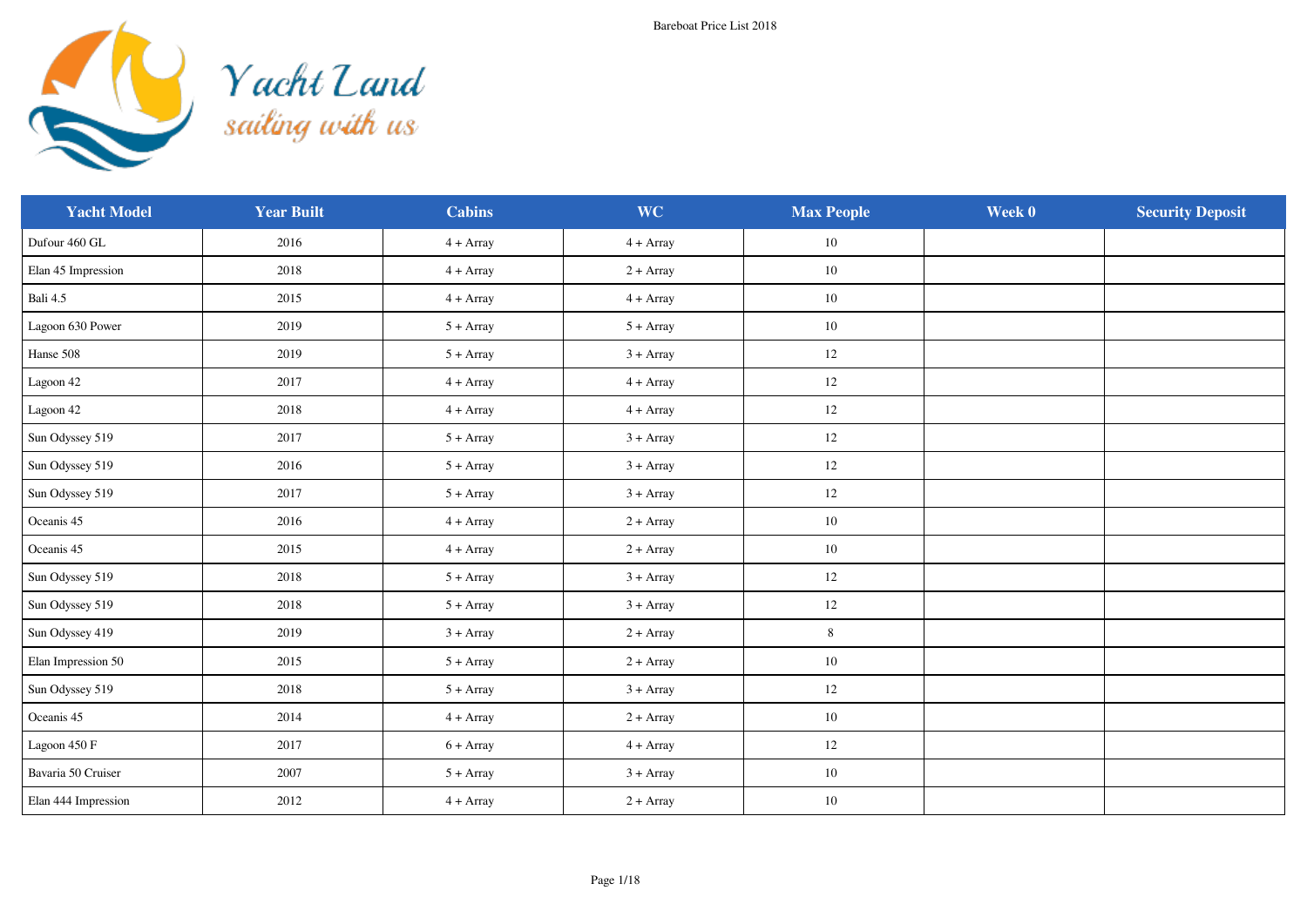| Hanse 508             | 2019 | $5 + Array$ | $3 + Array$ | 12             |  |
|-----------------------|------|-------------|-------------|----------------|--|
| Bali 4.3              | 2017 | $4 + Array$ | $4 + Array$ | $10\,$         |  |
| Sun Odyssey 440       | 2020 | $4 + Array$ | $2 + Array$ | $10\,$         |  |
| Lagoon 450 Flybridge  | 2020 | $6 + Array$ | $4 + Array$ | 12             |  |
| Azimut 46 Fly         | 2001 | $3 + Array$ | $2 + Array$ | $\,$ 8 $\,$    |  |
| Dufour 460 GL         | 2017 | $4 + Array$ | $4 + Array$ | $10\,$         |  |
| Sun Odyssey 449       | 2017 | $4 + Array$ | $2 + Array$ | 10             |  |
| Fountaine Pajot MY 44 | 2019 | $4 + Array$ | $3 + Array$ | $8\,$          |  |
| Oceanis 48            | 2015 | $5 + Array$ | $3 + Array$ | $10\,$         |  |
| Dufour 412 GL         | 2017 | $3 + Array$ | $2 + Array$ | $8\,$          |  |
| Sun Odyssey 35        | 2004 | $3 + Array$ | $1 + Array$ | $8\,$          |  |
| Bavaria Cruiser 56    | 2014 | $5 + Array$ | $4 + Array$ | 12             |  |
| Oceanis 40            | 2009 | $3 + Array$ | $2 + Array$ | $\,8\,$        |  |
| Lagoon 46 TBA         | 2021 | $4 + Array$ | $4 + Array$ | $10\,$         |  |
| Sun Odyssey 490       | 2006 | $4 + Array$ | $4 + Array$ | $10\,$         |  |
| Lagoon 450 F          | 2015 | $6 + Array$ | $4 + Array$ | $12\,$         |  |
| Lagoon 450 F          | 2019 | $4 + Array$ | $4 + Array$ | $10\,$         |  |
| Oceanis 51.1          | 2018 | $5 + Array$ | $3 + Array$ | 12             |  |
| Hanse 505             | 2018 | $5 + Array$ | $3 + Array$ | 12             |  |
| Oceanis 51.1          | 2019 | $5 + Array$ | $3 + Array$ | $12\,$         |  |
| Oceanis 46.1          | 2019 | $5 + Array$ | $3 + Array$ | 12             |  |
| Sun Odyssey 449       | 2016 | $4 + Array$ | $2 + Array$ | $10\,$         |  |
| Bavaria 36 Cruiser    | 2011 | $3 + Array$ | $1 + Array$ | $\overline{7}$ |  |
|                       | 2018 | $3 + Array$ | $2 + Array$ | $\,8\,$        |  |
| Hanse 385             | 2013 | $3 + Array$ | $1 + Array$ | 6              |  |
| Lagoon 42             | 2019 | $4 + Array$ | $4 + Array$ | $10\,$         |  |
| Motor Sailor          | 2004 | $5 + Array$ | $5 + Array$ | $11\,$         |  |
| Lagoon 400 S2         | 2016 | $4 + Array$ | $4 + Array$ | $10\,$         |  |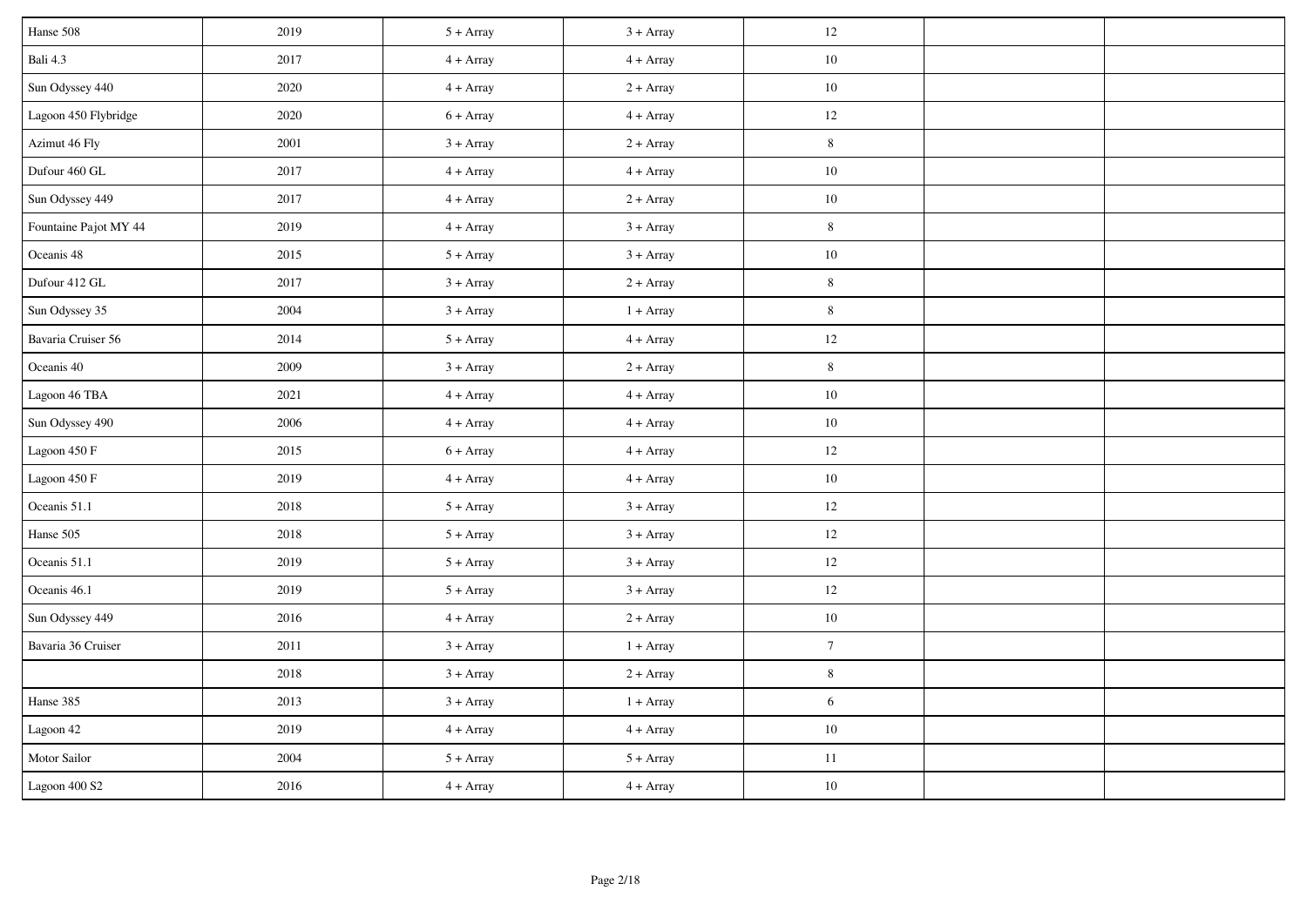| Sun Odyssey 33i      | 2015 | $2 + Array$ | $1 + Array$ | $\overline{4}$ |  |
|----------------------|------|-------------|-------------|----------------|--|
| Elan 40 Impression   | 2016 | $3 + Array$ | $2 + Array$ | $\,8\,$        |  |
| Hanse 508            | 2020 | $5 + Array$ | $3 + Array$ | 12             |  |
| Lagoon 400 S2        | 2016 | $4 + Array$ | $4 + Array$ | 12             |  |
| Lagoon 42            | 2019 | $4 + Array$ | $4 + Array$ | $12\,$         |  |
| Lagoon 42            | 2018 | $4 + Array$ | $4 + Array$ | 12             |  |
| Marex 320 ACC        | 2019 | $2 + Array$ | $1 + Array$ | 5 <sup>5</sup> |  |
| Dufour 460 GL        | 2017 | $3 + Array$ | $2 + Array$ | $\,$ 8 $\,$    |  |
| Lagoon 42            | 2017 | $4 + Array$ | $4 + Array$ | 12             |  |
| Elan 50 Impression   | 2017 | $5 + Array$ | $2 + Array$ | 12             |  |
|                      | 2018 | $3 + Array$ | $3 + Array$ | $\, 8$         |  |
| Bali $4.0\,$         | 2018 | $4 + Array$ | $4 + Array$ | $\,8\,$        |  |
| Bali 4.0             | 2016 | $4 + Array$ | $3 + Array$ | $\,8\,$        |  |
| Bali 4.1             | 2018 | $4 + Array$ | $4 + Array$ | $10\,$         |  |
| Bali 4.1             | 2019 | $4 + Array$ | $4 + Array$ | $10\,$         |  |
| Bali 4.1             | 2020 | $4 + Array$ | $4 + Array$ | $10\,$         |  |
| Bali 4.1             | 2020 | $4 + Array$ | $4 + Array$ | $10\,$         |  |
| Bali 4.3             | 2020 | $4 + Array$ | $4 + Array$ | $10\,$         |  |
| Bali 4.8             | 2020 | $6 + Array$ | $6 + Array$ | 12             |  |
| Bali 5.4             | 2020 | $5 + Array$ | $5 + Array$ | 12             |  |
| <b>Bali Catspace</b> | 2021 | $4 + Array$ | $4 + Array$ | $10\,$         |  |
| Oceanis 45           | 2018 | $4 + Array$ | $2 + Array$ | $10\,$         |  |
| Lagoon 42            | 2017 | $4 + Array$ | $4 + Array$ | $10\,$         |  |
|                      | 2018 | $4 + Array$ | $4 + Array$ | $10\,$         |  |
| Dufour 412 GL        | 2016 | $3 + Array$ | $2 + Array$ | $\,8\,$        |  |
| <b>BAVARIA C 45</b>  | 2019 | $4 + Array$ | $3 + Array$ | $10\,$         |  |
| Bavaria 45 Cruiser   | 2020 | $5 + Array$ | $2 + Array$ | $10\,$         |  |
| <b>BAVARIA C50</b>   | 2019 | $5 + Array$ | $3 + Array$ | 12             |  |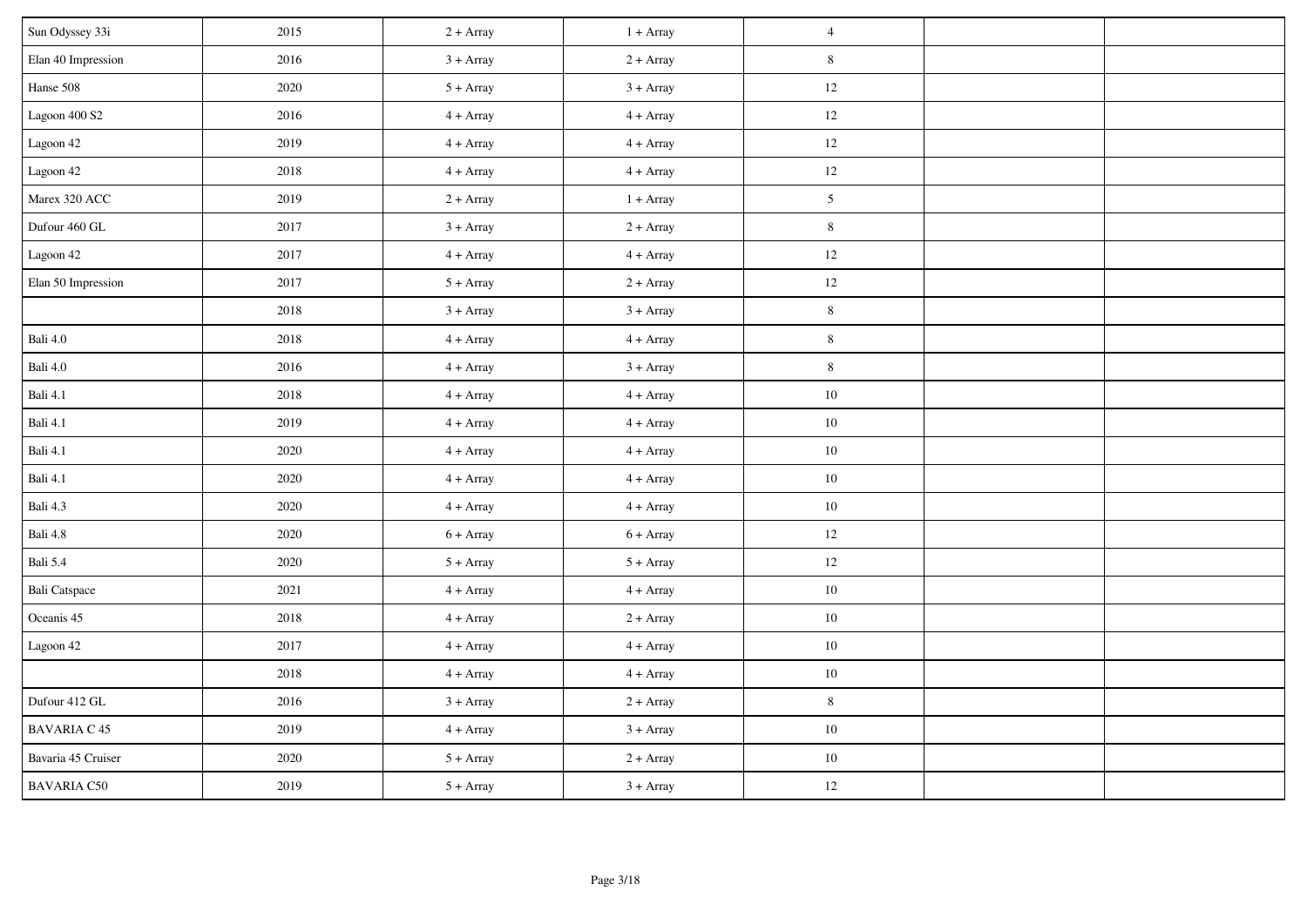| Bavaria 46 Cruiser  | 2009 | $4 + Array$ | $2 + Array$ | 10             |  |
|---------------------|------|-------------|-------------|----------------|--|
| Oceanis 35.1        | 2018 | $3 + Array$ | $1 + Array$ | $\,8\,$        |  |
| Dufour 48           | 2019 | $6 + Array$ | $4 + Array$ | 12             |  |
| Dufour 460 GL       | 2018 | $4 + Array$ | $4 + Array$ | $10\,$         |  |
| Lagoon 380 S2       | 2016 | $4 + Array$ | $2 + Array$ | $10\,$         |  |
| Sun Odyssey 519     | 2017 | $5 + Array$ | $3 + Array$ | 12             |  |
| Elan 45 Impression  | 2019 | $4 + Array$ | $2 + Array$ | 10             |  |
| Elan 50 Impression  | 2015 | $5 + Array$ | $2 + Array$ | $10\,$         |  |
| Bali $4.0\,$        | 2016 | $4 + Array$ | $4 + Array$ | $10\,$         |  |
| Lagoon 39           | 2016 | $4 + Array$ | $4 + Array$ | 12             |  |
| Oceanis 41          | 2017 | $3 + Array$ | $2 + Array$ | $8\,$          |  |
| Lagoon 40           | 2020 | $4 + Array$ | $4 + Array$ | $10\,$         |  |
| Lagoon 46 TBA       | 2020 | $4 + Array$ | $4 + Array$ | 12             |  |
| Nautitech 47        | 2008 | $4 + Array$ | $4 + Array$ | 12             |  |
| Sun Odyssey 449     | 2017 | $4 + Array$ | $2 + Array$ | $10\,$         |  |
| Sun Odyssey 33i     | 2014 | $2 + Array$ | $1 + Array$ | $\overline{4}$ |  |
| Oceanis 31          | 2012 | $2 + Array$ | $1 + Array$ | $\sqrt{6}$     |  |
|                     | 2019 | $4 + Array$ | $4 + Array$ | $10\,$         |  |
| Bali 4.5            | 2016 | $4 + Array$ | $4 + Array$ | 10             |  |
| Dufour 48           | 2019 | $5 + Array$ | $5 + Array$ | $12\,$         |  |
| Lagoon 400 S2       | 2017 | $4 + Array$ | $4 + Array$ | $10\,$         |  |
| Sun Odyssey 409     | 2015 | $3 + Array$ | $2 + Array$ | $8\,$          |  |
| Bavaria 44          | 2002 | $4 + Array$ | $2 + Array$ | $10\,$         |  |
| Beneteau Antares 36 | 2018 | $2 + Array$ | $1 + Array$ | $6\,$          |  |
| Bali 4.0            | 2018 | $4 + Array$ | $4 + Array$ | $10\,$         |  |
| Bavaria 400 Coupe   | 2016 | $2 + Array$ | $1 + Array$ | $\overline{4}$ |  |
| Dufour 460 GL       | 2020 | $4 + Array$ | $4 + Array$ | 8              |  |
| Lagoon 400 S2       | 2018 | $4 + Array$ | $4 + Array$ | $10\,$         |  |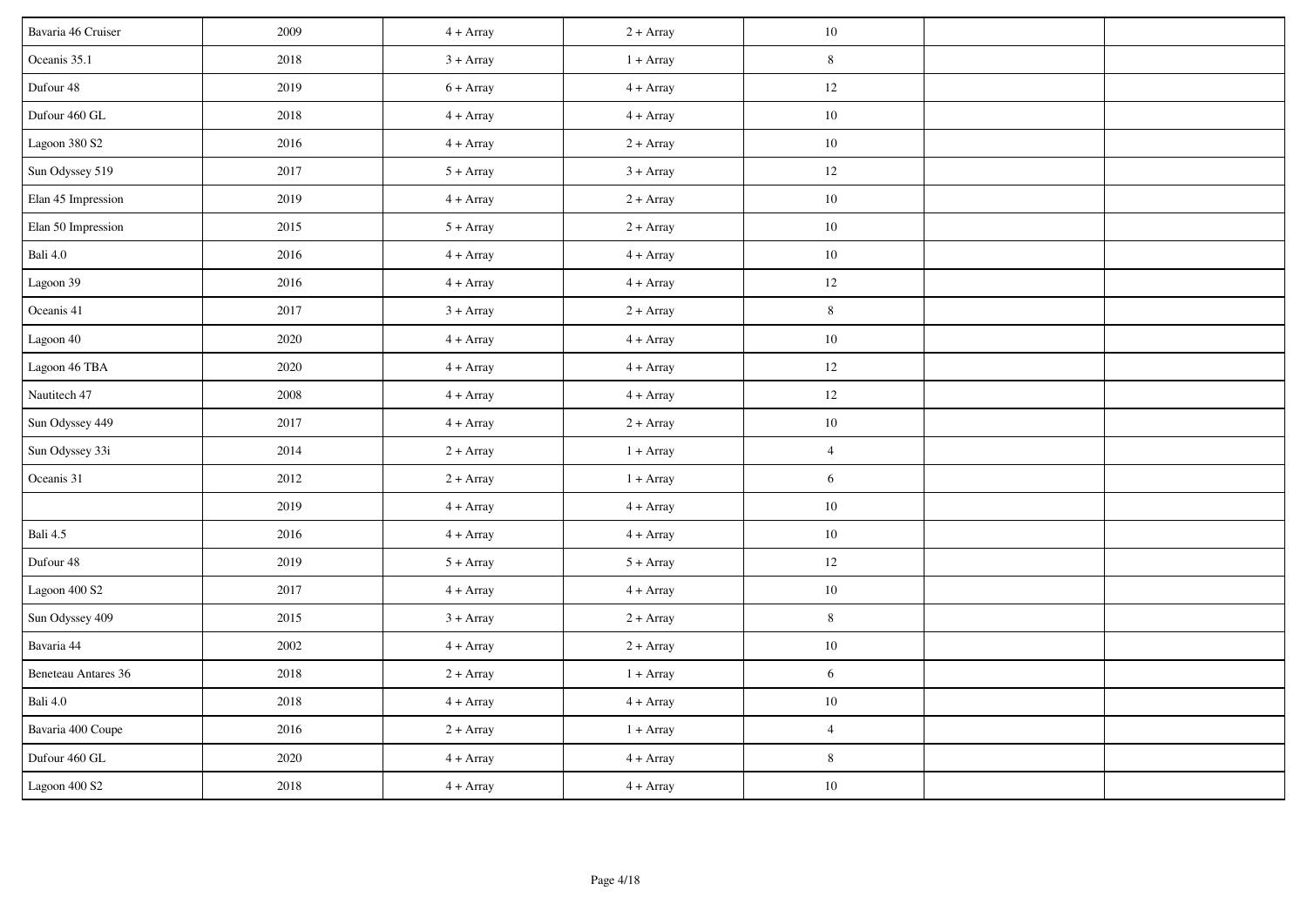| Sun Odyssey 440        | 2019 | $4 + Array$ | $2 + Array$ | $\,$ 8 $\,$ |  |
|------------------------|------|-------------|-------------|-------------|--|
| Sun Odyssey 449        | 2017 | $4 + Array$ | $2 + Array$ | $10\,$      |  |
| Lagoon 450             | 2012 | $4 + Array$ | $4 + Array$ | $12\,$      |  |
| Dufour 375 GL          | 2013 | $3 + Array$ | $1 + Array$ | $8\,$       |  |
| Bali 4.5               | 2017 | $4 + Array$ | $4 + Array$ | $10\,$      |  |
| 2019 - Circe           | 2016 | $3 + Array$ | $3 + Array$ | $8\,$       |  |
| Sunreef 70 Power       | 2013 | $4 + Array$ | $4 + Array$ | $8\,$       |  |
| Dufour 460 GL          | 2019 | $4 + Array$ | $3 + Array$ | $10\,$      |  |
| Oceanis 38.1           | 2019 | $3 + Array$ | $2 + Array$ | $8\,$       |  |
| Cyclades $50.5$        | 2008 | $5 + Array$ | $3 + Array$ | $12\,$      |  |
| Cyclades 50.5          | 2009 | $5 + Array$ | $3 + Array$ | $12\,$      |  |
| Cyclades 50.5          | 2009 | $5 + Array$ | $3 + Array$ | 12          |  |
| Dufour 460 GL          | 2018 | $4 + Array$ | $4 + Array$ | $\,8\,$     |  |
| Oceanis 35             | 2016 | $3 + Array$ | $1 + Array$ | $\,$ 8 $\,$ |  |
| Jeanneau 64            | 2018 | $4 + Array$ | $4 + Array$ | $11\,$      |  |
| Dufour 382 GL          | 2018 | $3 + Array$ | $2 + Array$ | $\,8\,$     |  |
| Lagoon 450             | 2017 | $4 + Array$ | $4 + Array$ | $10\,$      |  |
| Lagoon 380 S2          | 2014 | $4 + Array$ | $2 + Array$ | $10\,$      |  |
| Sun Odyssey 349        | 2014 | $3 + Array$ | $1 + Array$ | 6           |  |
| Dufour 512 Grand Large |      | $5 + Array$ | $3 + Array$ | $11\,$      |  |
| Lagoon 450             | 2014 | $4 + Array$ | $4 + Array$ | $10\,$      |  |
| Bali 4.1               | 2018 | $4 + Array$ | $4 + Array$ | $10\,$      |  |
| Oceanis 41             | 2012 | $3 + Array$ | $2 + Array$ | $\,$ 8 $\,$ |  |
| Dufour 412 GL          | 2018 | $3 + Array$ | $2 + Array$ | $\,8\,$     |  |
| Dufour 412 GL          | 2017 | $3 + Array$ | $2 + Array$ | $8\,$       |  |
| Dufour 425 GL          | 2020 | $4 + Array$ | $2 + Array$ | $10\,$      |  |
| Dufour 460 GL          | 2019 | $4 + Array$ | $4 + Array$ | $10\,$      |  |
| Dufour 460 GL          | 2019 | $5 + Array$ | $3 + Array$ | $10\,$      |  |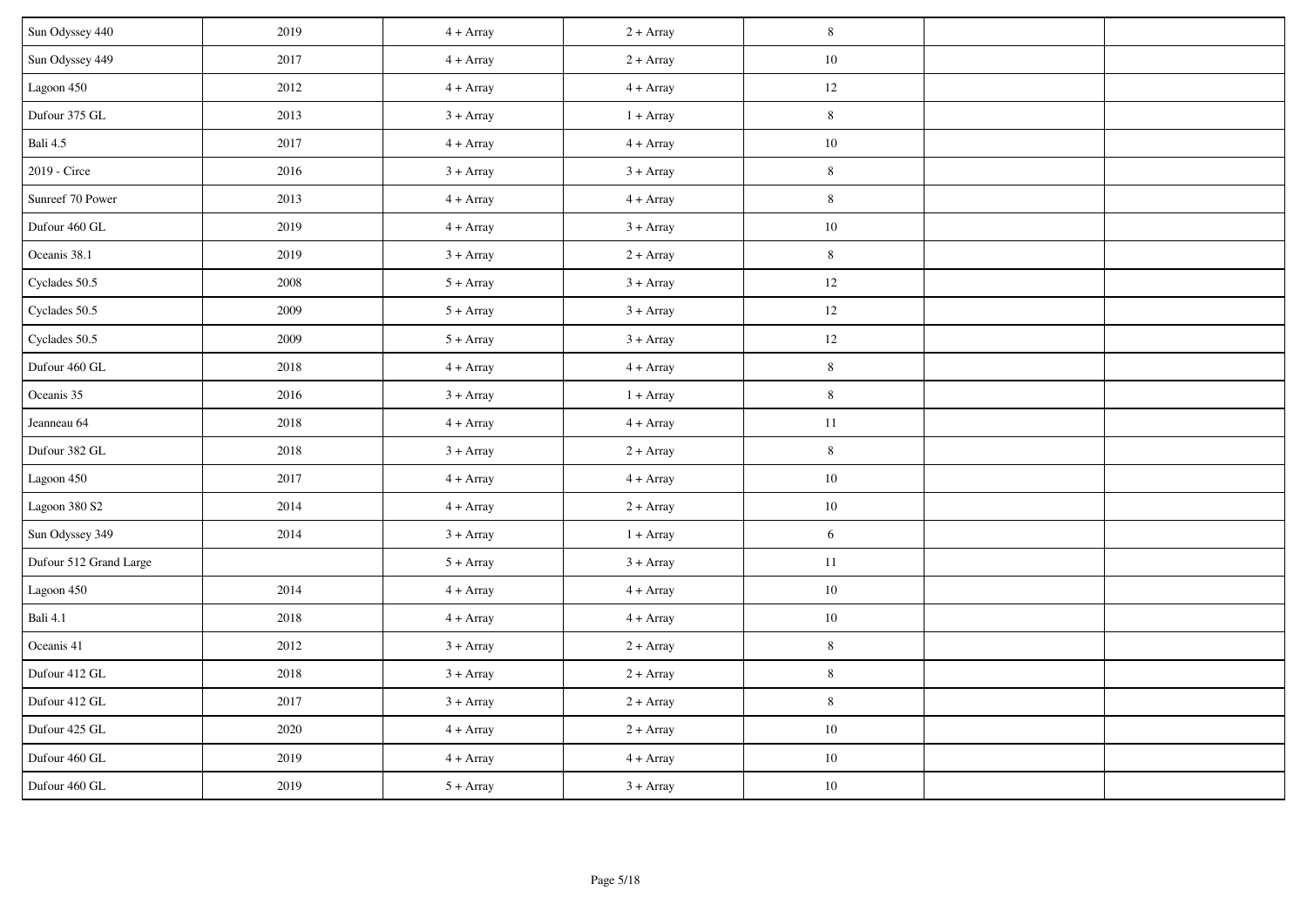| Dufour 48          | 2019 | $5 + Array$ | $6 + Array$ | $12\,$         |  |
|--------------------|------|-------------|-------------|----------------|--|
| Dufour 48          | 2020 | $5 + Array$ | $4 + Array$ | $12 \,$        |  |
| Dufour 520 GL      | 2020 | $5 + Array$ | $5 + Array$ | $12 \,$        |  |
| Dufour 530         | 2020 | $6 + Array$ | $3 + Array$ | 12             |  |
| Dufour 48          | 2020 | $5 + Array$ | $4 + Array$ | $12 \,$        |  |
| Bavaria 46 Cruiser | 2017 | $4 + Array$ | $3 + Array$ | 9              |  |
| Falcon 86          | 2001 | $5 + Array$ | $5 + Array$ | $11\,$         |  |
| Elan 45 Impression | 2015 | $4 + Array$ | $2 + Array$ | $10\,$         |  |
| Elan Impression 45 | 2015 | $4 + Array$ | $2 + Array$ | $10\,$         |  |
| Bali 4.3           | 2020 | $4 + Array$ | $4 + Array$ | $12 \,$        |  |
| Dufour 460 GL      | 2018 | $4 + Array$ | $4 + Array$ | $10\,$         |  |
| Cyclades 50.5      | 2009 | $5 + Array$ | $3 + Array$ | $12 \,$        |  |
| Lagoon 400 S2      | 2015 | $4 + Array$ | $4 + Array$ | 12             |  |
| Nautitech Open 40  | 2018 | $4 + Array$ | $2 + Array$ | $10\,$         |  |
| Oceanis 46.1       | 2020 | $5 + Array$ | $3 + Array$ | $10\,$         |  |
| Lagoon 42          | 2019 | + Array     | + Array     | $10\,$         |  |
| Lagoon 450         | 2017 | $4 + Array$ | $4 + Array$ | $12 \,$        |  |
| Motor Sailor       | 2015 | $7 + Array$ | $7 + Array$ | 19             |  |
| Dufour 460 GL      | 2017 | $4 + Array$ | $4 + Array$ | $10\,$         |  |
| Dufour 460 GL      | 2019 | $4 + Array$ | $4 + Array$ | $8\,$          |  |
| Oceanis 50 Family  | 2011 | $4 + Array$ | $4 + Array$ | $10\,$         |  |
| Oceanis 51.1       | 2019 | $5 + Array$ | $3 + Array$ | $10\,$         |  |
|                    | 2016 | $3 + Array$ | $2 + Array$ | $\overline{6}$ |  |
| Sun Odyssey 519    | 2016 | $5 + Array$ | $3 + Array$ | $10\,$         |  |
| Hanse 540e         | 2009 | $4 + Array$ | $4 + Array$ | $10\,$         |  |
| Lagoon 39          | 2016 | $4 + Array$ | $4 + Array$ | $10\,$         |  |
| Oceanis 46         | 2010 | $4 + Array$ | $2 + Array$ | $10\,$         |  |
|                    | 2017 | $4 + Array$ | $4 + Array$ | $10\,$         |  |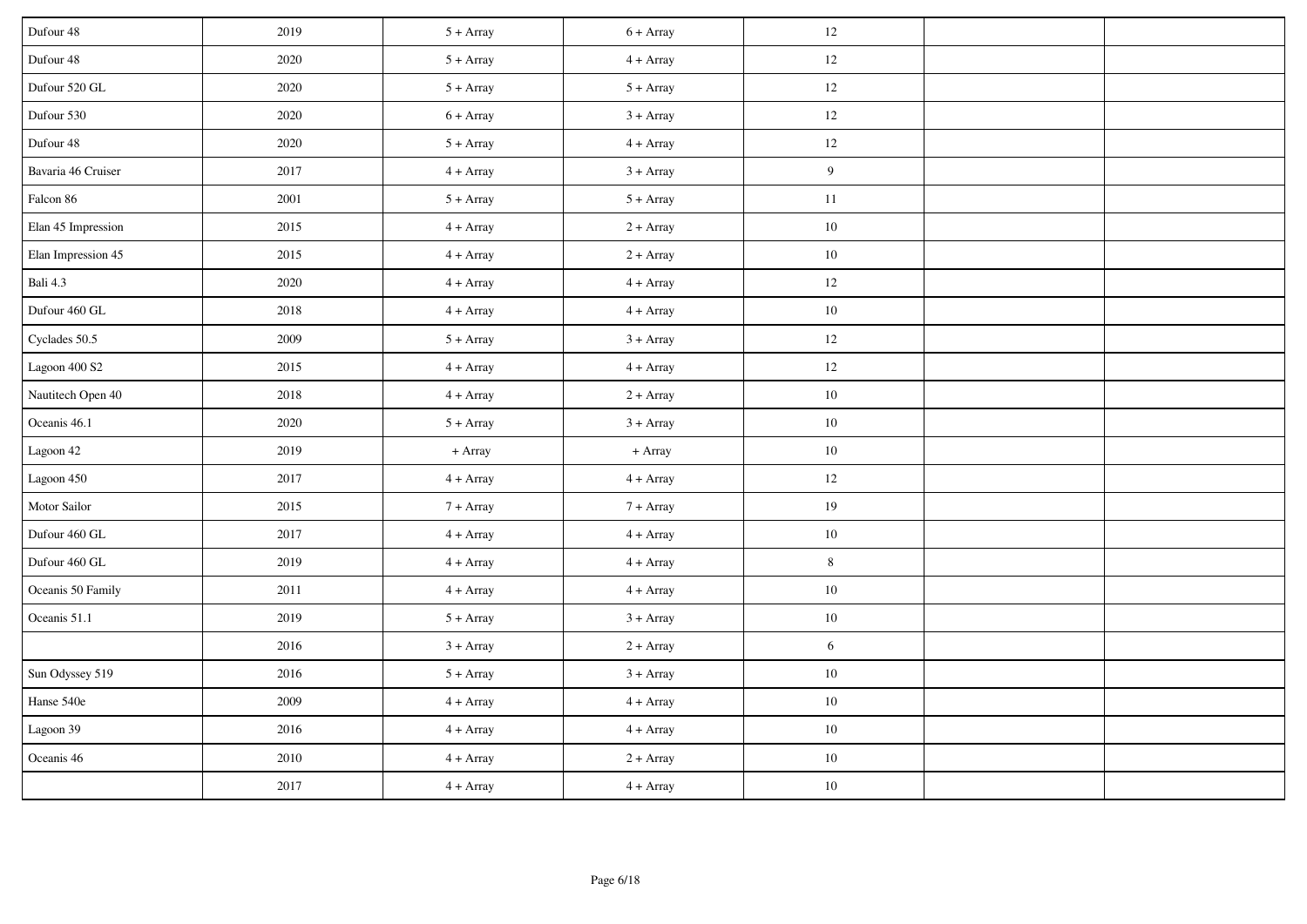| Lagoon 42            | 2020 | $6 + Array$ | $4 + Array$ | $10\,$         |  |
|----------------------|------|-------------|-------------|----------------|--|
| Helia 44             | 2013 | $4 + Array$ | $4 + Array$ | $10\,$         |  |
| Oceanis 41           | 2013 | $3 + Array$ | $2 + Array$ | $8\,$          |  |
| Sun Odyssey 440      | 2019 | $4 + Array$ | $2 + Array$ | $8\,$          |  |
| Bavaria Cruiser 37   | 2016 | $3 + Array$ | $1 + Array$ | $\,8\,$        |  |
| Oceanis 48           | 2018 | $4 + Array$ | $4 + Array$ | $10\,$         |  |
| Lagoon 50            | 2018 | $6 + Array$ | $4 + Array$ | 12             |  |
| Oceanis 50 Family    | 2012 | $5 + Array$ | $3 + Array$ | $12 \,$        |  |
| Oceanis 45           | 2015 | $4 + Array$ | $2 + Array$ | $10\,$         |  |
| Bavaria 46 Cruiser   | 2014 | $4 + Array$ | $3 + Array$ | $10\,$         |  |
| Dufour 412 GL        | 2017 | $3 + Array$ | $2 + Array$ | $8\,$          |  |
| Funky Choice         | 2010 | $5 + Array$ | $5 + Array$ | $12 \,$        |  |
| Oceanis 35           | 2016 | $3 + Array$ | $1 + Array$ | $8\,$          |  |
| Dufour 56 Exclusive  | 2019 | $4 + Array$ | $4 + Array$ | $11\,$         |  |
| Dufour 382 GL        | 2015 | $3 + Array$ | $2 + Array$ | $\,8\,$        |  |
| Oceanis 35           | 2015 | $3 + Array$ | $1 + Array$ | $8\,$          |  |
| Sun Odyssey 449      | 2017 | $4 + Array$ | $2 + Array$ | $10\,$         |  |
| Sun Odyssey 389      | 2016 | $3 + Array$ | $1 + Array$ | $\sqrt{6}$     |  |
| Sun Odyssey 440      | 2018 | $4 + Array$ | $2 + Array$ | $10\,$         |  |
| Cranchi Zaffiro 36   | 2005 | $2 + Array$ | $1 + Array$ | $\overline{6}$ |  |
| Dufour 460           | 2016 | $4 + Array$ | $4 + Array$ | $10\,$         |  |
| Bavaria Cruiser 51   | 2016 | $5 + Array$ | $3 + Array$ | $10\,$         |  |
| Lagoon 450 Flybridge | 2016 | $4 + Array$ | $4 + Array$ | $10\,$         |  |
| Lagoon 620           | 2020 | $6 + Array$ | $4 + Array$ | $12 \,$        |  |
| Lagoon 450 F         | 2018 | $6 + Array$ | $4 + Array$ | $12 \,$        |  |
| Lagoon 52            | 2017 | $5 + Array$ | $5 + Array$ | $12 \,$        |  |
| Lagoon 380 S2        | 2019 | $4 + Array$ | $2 + Array$ | $10\,$         |  |
| Bavaria 51 Cruiser   | 2017 | $5 + Array$ | $3 + Array$ | $12 \,$        |  |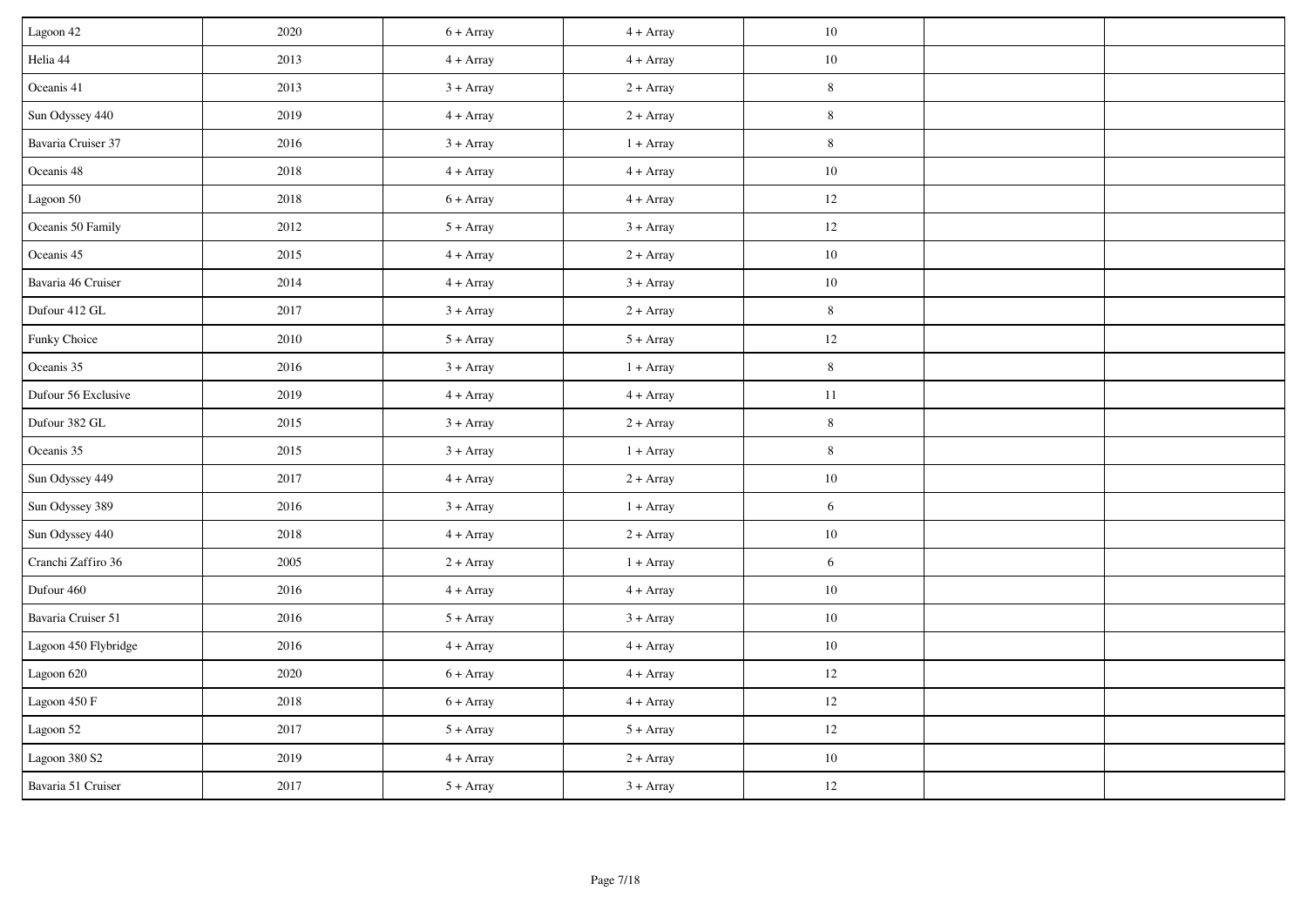| Hanse 508          | 2020 | $5 + Array$ | $3 + Array$ | $12\,$      |  |
|--------------------|------|-------------|-------------|-------------|--|
| Hanse 508          | 2020 | $4 + Array$ | $4 + Array$ | $12 \,$     |  |
| Lagoon 46 TBA      | 2020 | $4 + Array$ | $4 + Array$ | $12 \,$     |  |
| Elan 45 Impression | 2019 | $4 + Array$ | $2 + Array$ | $10\,$      |  |
| Helia 44           | 2014 | $4 + Array$ | $4 + Array$ | $10\,$      |  |
| Hanse 345          | 2009 | $3 + Array$ | $1 + Array$ | 6           |  |
| Lagoon 420         | 2008 | $4 + Array$ | $4 + Array$ | $10\,$      |  |
|                    | 2019 | $3 + Array$ | $2 + Array$ | $\,$ 8 $\,$ |  |
| Hanse 418          | 2020 | $3 + Array$ | $2 + Array$ | $8\,$       |  |
| Oceanis 461        | 2019 | $4 + Array$ | $4 + Array$ | $10\,$      |  |
| Sun Odyssey 509    | 2013 | $5 + Array$ | $3 + Array$ | $12\,$      |  |
| Oceanis 38.1       | 2017 | $3 + Array$ | $2 + Array$ | $8\,$       |  |
| Oceanis 50 Family  | 2010 | $5 + Array$ | $3 + Array$ | $12 \,$     |  |
| Oceanis 41         | 2015 | $3 + Array$ | $2 + Array$ | $\,8\,$     |  |
| Jeanneau 54        | 2019 | $5 + Array$ | $4 + Array$ | $11\,$      |  |
| Sun Odyssey 479    | 2016 | $4 + Array$ | $4 + Array$ | $10\,$      |  |
| Dufour 460 GL      | 2019 | $4 + Array$ | $4 + Array$ | $10\,$      |  |
| Sun Odyssey 440    | 2019 | $4 + Array$ | $2 + Array$ | $8\,$       |  |
| Hanse 325          | 2013 | $2 + Array$ | $1 + Array$ | $\sqrt{6}$  |  |
| Hanse 385          | 2016 | $3 + Array$ | $1 + Array$ | $8\,$       |  |
| Lagoon 450         | 2016 | $4 + Array$ | $4 + Array$ | $12 \,$     |  |
| Lagoon 39          | 2015 | $4 + Array$ | $4 + Array$ | $10\,$      |  |
| Lipari 41          | 2013 | $4 + Array$ | $4 + Array$ | $10\,$      |  |
| Bali 4.5           | 2017 | $4 + Array$ | $4 + Array$ | $12 \,$     |  |
| Bavaria C42        | 2021 | + Array     | + Array     |             |  |
| Bavaria C42        | 2021 | $3 + Array$ | $2 + Array$ | $\,$ 8 $\,$ |  |
| Oceanis 41.1       | 2018 | $3 + Array$ | $2 + Array$ | $\bf 8$     |  |
| Oceanis 38         | 2014 | $3 + Array$ | $1 + Array$ | $\,8\,$     |  |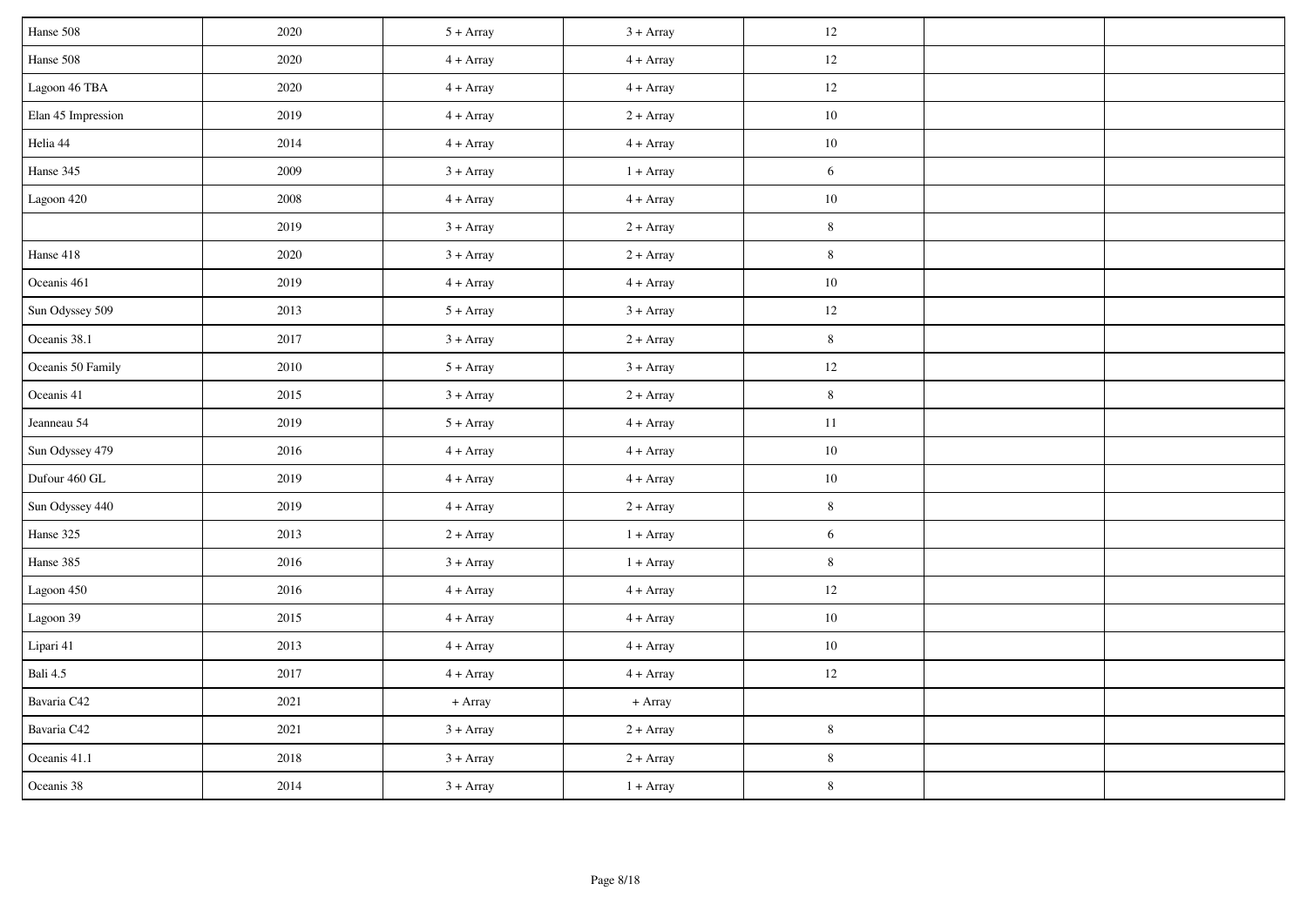| Oceanis 50 Family        | 2012     | $4 + Array$ | $3 + Array$ | $12\,$           |  |
|--------------------------|----------|-------------|-------------|------------------|--|
| Lagoon 380               | 2008     | $4 + Array$ | $2 + Array$ | $\boldsymbol{9}$ |  |
| Lagoon 380               | $2011\,$ | $4 + Array$ | $2 + Array$ | $10\,$           |  |
| Lagoon $380~\mathrm{S2}$ | 2014     | $4 + Array$ | $2 + Array$ | 10               |  |
| Lagoon 380 S2            | $2011\,$ | $4 + Array$ | $2 + Array$ | $10\,$           |  |
| Lagoon 380 S2            | 2009     | $4 + Array$ | $2 + Array$ | $10\,$           |  |
| Lagoon 380               | 2015     | $4 + Array$ | $2 + Array$ | $10\,$           |  |
| Lagoon 39                | 2014     | $4 + Array$ | $2 + Array$ | $\, 8$           |  |
| Lagoon 40                | 2019     | $4 + Array$ | $4 + Array$ | $10\,$           |  |
| Lagoon 40                | 2019     | $4 + Array$ | $4 + Array$ | $10\,$           |  |
| Lagoon 40                | 2020     | $4 + Array$ | $4 + Array$ | $10\,$           |  |
| Lagoon 40                | 2019     | $4 + Array$ | $4 + Array$ | $10\,$           |  |
| Lagoon 40                | $2020\,$ | $4 + Array$ | $4 + Array$ | $10\,$           |  |
| Lagoon 40                | 2019     | $4 + Array$ | $4 + Array$ | $12\,$           |  |
| Lagoon 40                | 2019     | $4 + Array$ | $4 + Array$ | $10\,$           |  |
| Lagoon 40                | 2019     | $4 + Array$ | $4 + Array$ | $10\,$           |  |
| Lagoon 400 S2            | 2017     | $4 + Array$ | $4 + Array$ | $\overline{9}$   |  |
| Lagoon 42                | 2018     | $4 + Array$ | $4 + Array$ | $10\,$           |  |
| Lagoon 42                | $2020\,$ | $4 + Array$ | $4 + Array$ | $10\,$           |  |
| Lagoon 42                | 2021     | $4 + Array$ | $4 + Array$ | $10\,$           |  |
| Lagoon 42                | 2021     | $4 + Array$ | $4 + Array$ | 12               |  |
| Lagoon 42                | 2018     | $4 + Array$ | $4 + Array$ | $10\,$           |  |
| Lagoon 42                | 2020     | $4 + Array$ | $4 + Array$ | $10\,$           |  |
| Lagoon 42                | $2020\,$ | $4 + Array$ | $4 + Array$ | 12               |  |
| Lagoon 42                | 2018     | $4 + Array$ | $4 + Array$ | 12               |  |
| Lagoon 42                | 2020     | $4 + Array$ | $4 + Array$ | $10\,$           |  |
| Lagoon 42                | 2018     | $4 + Array$ | $4 + Array$ | $10\,$           |  |
| Lagoon 42                | $2020\,$ | $4 + Array$ | $4 + Array$ | $12\,$           |  |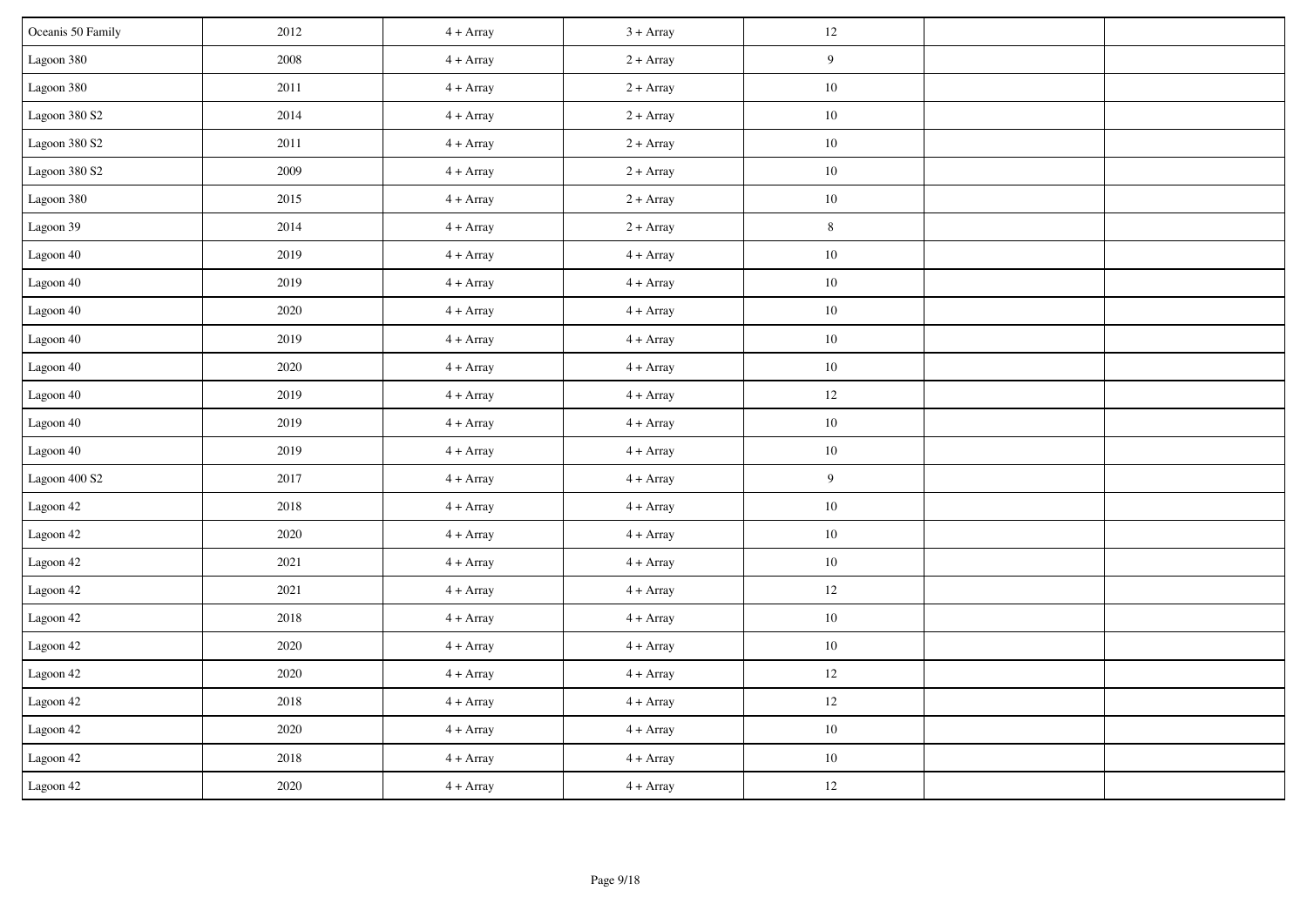| Lagoon 42                | 2020     | $4 + Array$ | $4 + Array$ | 10         |  |
|--------------------------|----------|-------------|-------------|------------|--|
| Lagoon 42                | 2019     | $4 + Array$ | $4 + Array$ | $10\,$     |  |
| Lagoon 42                | 2019     | $4 + Array$ | $4 + Array$ | $10\,$     |  |
| Lagoon 42                | 2019     | $3 + Array$ | $3 + Array$ | $\,8\,$    |  |
| Lagoon 42                | 2019     | $4 + Array$ | $4 + Array$ | $12\,$     |  |
| Lagoon 421               | 2014     | $4 + Array$ | $4 + Array$ | $11\,$     |  |
| Lagoon $450\ \mathrm{F}$ | 2018     | $4 + Array$ | $4 + Array$ | $10\,$     |  |
| Lagoon $450\ \mathrm{F}$ | 2019     | $4 + Array$ | $4 + Array$ | $10\,$     |  |
| Lagoon 450 F             | 2018     | $4 + Array$ | $4 + Array$ | $12\,$     |  |
| Lagoon 450 F             | 2015     | $4 + Array$ | $4 + Array$ | $10\,$     |  |
| Lagoon 450 F             | 2016     | $4 + Array$ | $4 + Array$ | $10\,$     |  |
| Lagoon 450 Flybridge     | 2020     | $4 + Array$ | $4 + Array$ | $10\,$     |  |
| Lagoon 450               | 2019     | $4 + Array$ | $4 + Array$ | $10\,$     |  |
| Lagoon 450 Sport         | 2019     | $4 + Array$ | $4 + Array$ | 12         |  |
| Lagoon 46 TBA            | 2020     | $4 + Array$ | $4 + Array$ | $12\,$     |  |
| Lagoon 46 TBA            | 2020     | $4 + Array$ | $4 + Array$ | 12         |  |
| Lagoon 50                | 2019     | $6 + Array$ | $4 + Array$ | 12         |  |
| Lagoon 50                | 2018     | $6 + Array$ | $4 + Array$ | $12\,$     |  |
| Lagoon 50                | 2020     | $6 + Array$ | $6 + Array$ | 14         |  |
| Lagoon 50                | 2020     | $6 + Array$ | $4 + Array$ | $12\,$     |  |
| Lagoon 52F               | 2014     | $4 + Array$ | $3 + Array$ | $8\,$      |  |
| Lagoon 52F               | 2018     | $5 + Array$ | $5 + Array$ | $12\,$     |  |
| Lagoon 620               | 2018     | $4 + Array$ | $4 + Array$ | $\, 8$     |  |
| Camper & Nicholsons      | 1967     | $3 + Array$ | + Array     | 6          |  |
| Oceanis 35.1             | 2018     | $3 + Array$ | $1 + Array$ | $8\,$      |  |
| Dufour 335 GL            | 2014     | $2 + Array$ | $1 + Array$ | $\sqrt{6}$ |  |
|                          | 2012     | $4 + Array$ | $4 + Array$ | $12\,$     |  |
| Lagoon 39                | $2017\,$ | $4 + Array$ | $4 + Array$ | $10\,$     |  |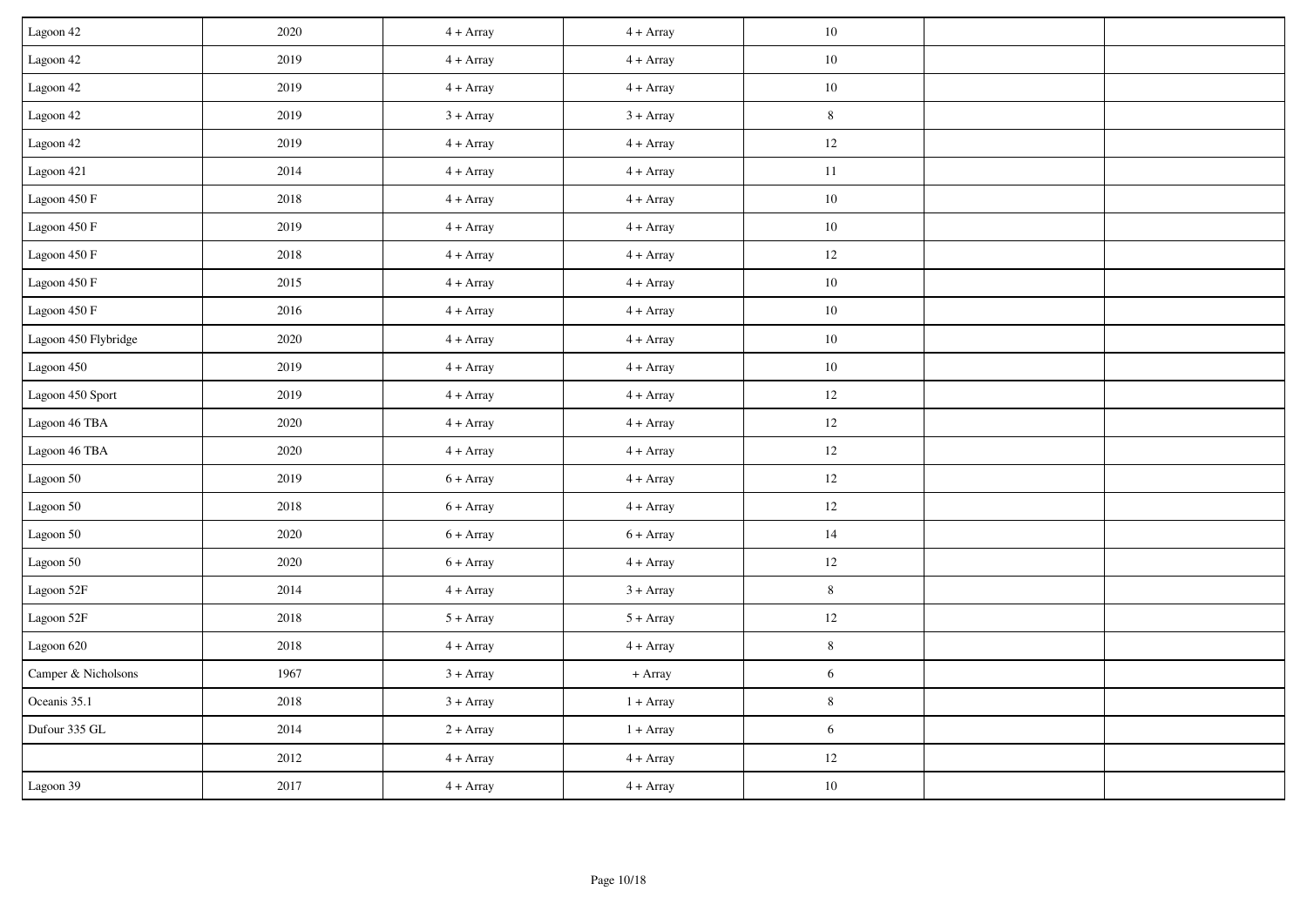| Leopard 58                 | 2018 | $5 + Array$ | $4 + Array$ | 13              |  |
|----------------------------|------|-------------|-------------|-----------------|--|
| Tecnomarine                | 2005 | $5 + Array$ | $5 + Array$ | $10\,$          |  |
| Sun Odyssey 519            | 2016 | $4 + Array$ | $4 + Array$ | $10\,$          |  |
| Bali 5.4                   | 2019 | $5 + Array$ | $4 + Array$ | 12              |  |
| Lagoon 52                  | 2013 | $4 + Array$ | $4 + Array$ | $10\,$          |  |
| Oceanis 41                 | 2013 | $3 + Array$ | $2 + Array$ | $8\,$           |  |
| Bavaria Cruiser 46         | 2015 | $4 + Array$ | $2 + Array$ | $\overline{9}$  |  |
| Lagoon 39                  | 2016 | $4 + Array$ | $4 + Array$ | $10\,$          |  |
| Oceanis 38.1               | 2017 | $3 + Array$ | $2 + Array$ | $8\,$           |  |
| Aicon 64 Fly               | 2012 | $3 + Array$ | $3 + Array$ | 6               |  |
| Dufour 350 GL              | 2016 | $3 + Array$ | $1 + Array$ | $8\,$           |  |
| Lagoon 400 S2              | 2014 | $4 + Array$ | $1 + Array$ | $12 \,$         |  |
| Oceanis 48 LR              | 2015 | $4 + Array$ | $4 + Array$ | $10\,$          |  |
| Oceanis 41.1               | 2019 | $3 + Array$ | $2 + Array$ | $\,8\,$         |  |
| Hanse 445                  | 2012 | $4 + Array$ | $2 + Array$ | $10\,$          |  |
| Oceanis 38.1               | 2019 | $3 + Array$ | $2 + Array$ | $8\,$           |  |
| Lagoon 450                 | 2012 | $6 + Array$ | $4 + Array$ | 12              |  |
| Dufour 382 GL              | 2016 | $3 + Array$ | $2 + Array$ | $8\,$           |  |
| Oceanis 35                 | 2016 | $3 + Array$ | $1 + Array$ | $\,8\,$         |  |
| Oceanis 34                 | 2009 | $3 + Array$ | $1 + Array$ | $7\phantom{.0}$ |  |
| <b>Beneteau Antares 36</b> | 2018 | $2 + Array$ | $1 + Array$ | $\overline{6}$  |  |
| Cyclades 50.5              | 2010 | $5 + Array$ | $3 + Array$ | $12 \,$         |  |
| Elan 45 Impression         | 2017 | $4 + Array$ | $2 + Array$ | $10\,$          |  |
| Lagoon 450                 | 2015 | $4 + Array$ | $4 + Array$ | $12 \,$         |  |
| Dufour 520 GL              | 2019 | $5 + Array$ | $4 + Array$ | $10\,$          |  |
| Salina 48                  | 2008 | $5 + Array$ | $4 + Array$ | $12 \,$         |  |
| Sun Odyssey 36i            | 2012 | $3 + Array$ | $1 + Array$ | $8\,$           |  |
| Sun Odyssey 490            | 2019 | $4 + Array$ | $4 + Array$ | $10\,$          |  |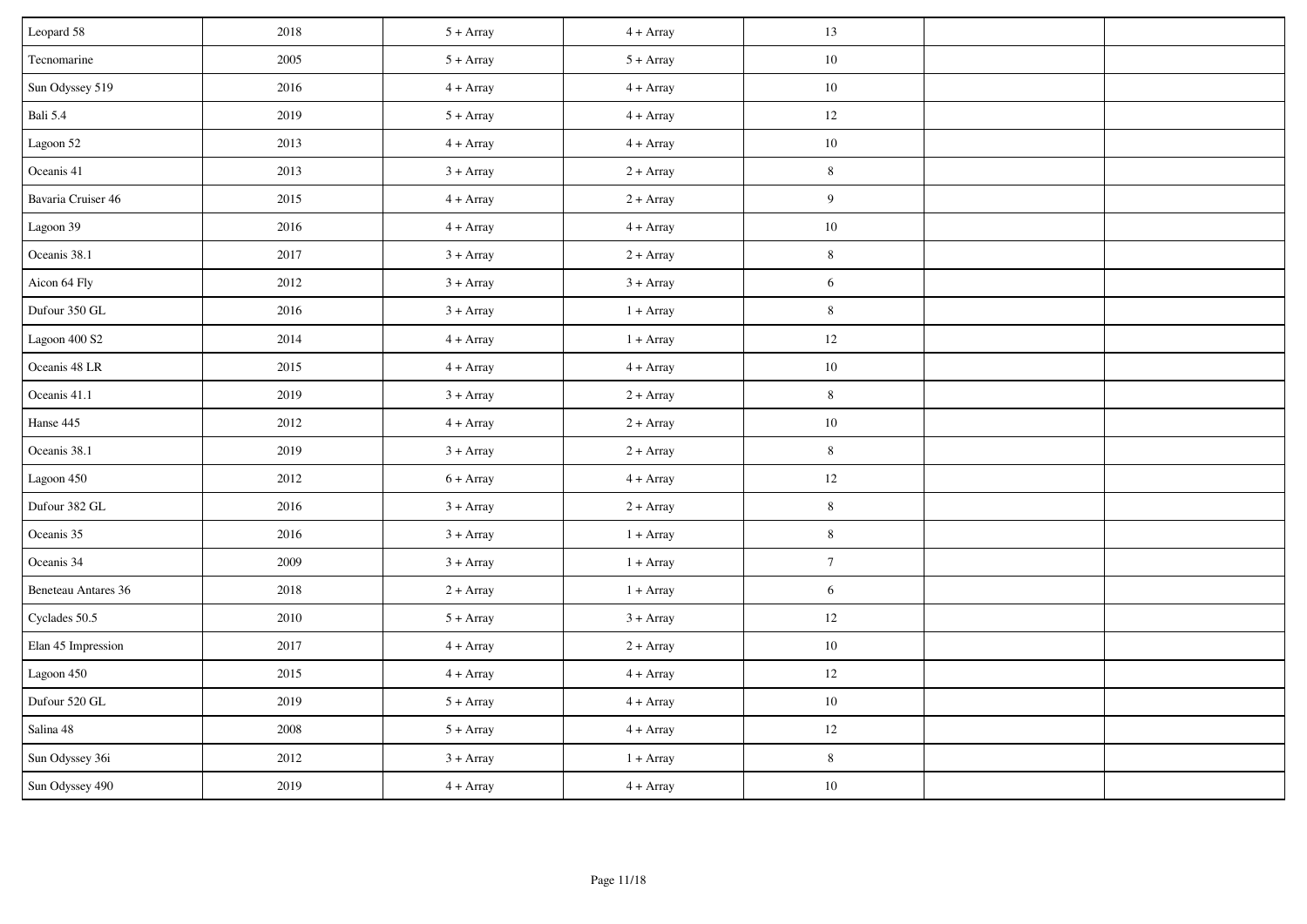| Oceanis 38.1           | 2018 | $3 + Array$ | $2 + Array$ | $\,$ 8 $\,$    |  |
|------------------------|------|-------------|-------------|----------------|--|
| Cyclades 50.5          | 2009 | $5 + Array$ | $3 + Array$ | $10\,$         |  |
| Elan 444 Impression    | 2013 | $4 + Array$ | $2 + Array$ | $10\,$         |  |
| Dufour 390 Grand Large | 2019 | $3 + Array$ | $3 + Array$ | $8\,$          |  |
| Sun Odyssey 33i        | 2014 | $2 + Array$ | $1 + Array$ | $\overline{4}$ |  |
| Lagoon 380             | 2018 | $4 + Array$ | $2 + Array$ | 12             |  |
| Lagoon 420             | 2008 | $4 + Array$ | $4 + Array$ | 12             |  |
| Bavaria 51 Cruiser     | 2018 | $5 + Array$ | $3 + Array$ | 12             |  |
| Lagoon 400 S2          | 2012 | $4 + Array$ | $4 + Array$ | $10\,$         |  |
| Sun Odyssey 42 i       | 2007 | $3 + Array$ | $2 + Array$ | $8\,$          |  |
| Jeanneau 57            | 2010 | $5 + Array$ | $3 + Array$ | $10\,$         |  |
| Harmony 47             | 2015 | $4 + Array$ | $2 + Array$ | $10\,$         |  |
| Lagoon 46 TBA          | 2021 | $4 + Array$ | $4 + Array$ | $12\,$         |  |
| Lagoon 50              | 2019 | $6 + Array$ | $4 + Array$ | $12\,$         |  |
| Sun Odyssey 509        | 2012 | $3 + Array$ | $2 + Array$ | $6\,$          |  |
| Sun Odyssey 49i        | 2008 | $4 + Array$ | $4 + Array$ | $10\,$         |  |
| Oceanis 45             | 2018 | $4 + Array$ | $2 + Array$ | $10\,$         |  |
| Dufour 48              | 2019 | $5 + Array$ | $5 + Array$ | 12             |  |
| Lagoon 42              | 2020 | $4 + Array$ | $4 + Array$ | $12 \,$        |  |
| Salona 44              | 2013 | $4 + Array$ | $2 + Array$ | $10\,$         |  |
| Leopard 40             | 2015 | $3 + Array$ | $2 + Array$ | $\,8\,$        |  |
| Oceanis 42             | 2017 | $3 + Array$ | $2 + Array$ | $8\,$          |  |
| Leopard 43             | 2016 | $3 + Array$ | $2 + Array$ | $\,8\,$        |  |
| Leopard 48             | 2017 | $4 + Array$ | $4 + Array$ | $10\,$         |  |
| Leopard 51             | 2014 | $4 + Array$ | $5 + Array$ | 12             |  |
| Leopard 58             | 2019 | $6 + Array$ | $7 + Array$ | 13             |  |
| Lagoon 39              | 2013 | $4 + Array$ | $2 + Array$ | $12\,$         |  |
| Fountaine Pajot MY 37  | 2017 | $3 + Array$ | $2 + Array$ | 6              |  |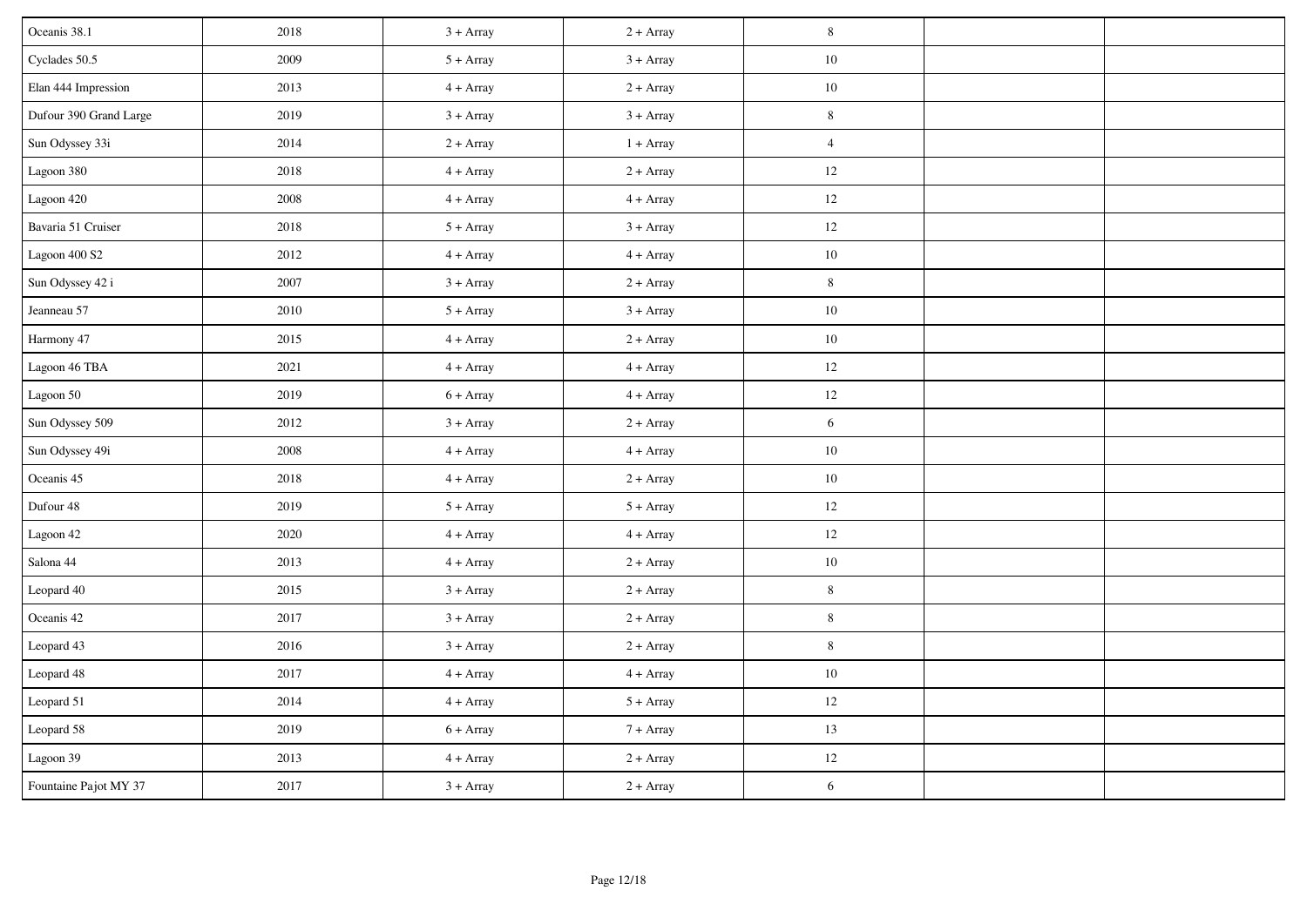| Aicon 64 Fly              | 2008     | $3 + Array$ | $3 + Array$ | 6           |  |
|---------------------------|----------|-------------|-------------|-------------|--|
|                           | 2012     | $4 + Array$ | $4 + Array$ | $10\,$      |  |
| Lagoon 46 TBA             | 2020     | $4 + Array$ | $4 + Array$ | 12          |  |
| Lagoon 400 S2             | 2015     | $4 + Array$ | $4 + Array$ | 10          |  |
| Technema 85 - Posillipo   | 2009     | $4 + Array$ | $4 + Array$ | $10\,$      |  |
| Lucia 40                  | 2019     | $3 + Array$ | $3 + Array$ | $6\,$       |  |
| Bali 5.4                  | 2019     | $5 + Array$ | $5 + Array$ | $12\,$      |  |
| Lagoon 400 S2             | 2016     | $4 + Array$ | $4 + Array$ | $10\,$      |  |
| Bavaria Cruiser 51        | 2016     | $5 + Array$ | $3 + Array$ | $10\,$      |  |
| Nautitech 46 Fly          | 2017     | $4 + Array$ | $4 + Array$ | $12\,$      |  |
| Bavaria 50 Cruiser        | 2007     | $5 + Array$ | $3 + Array$ | $10\,$      |  |
| Sun Odyssey 509           | 2010     | $5 + Array$ | $3 + Array$ | $10\,$      |  |
| Lagoon 380 S2             | 2015     | $4 + Array$ | $2 + Array$ | $\,8\,$     |  |
| Hanse 455                 | $2011\,$ | $4 + Array$ | $2 + Array$ | $10\,$      |  |
| Oceanis 45                | 2013     | $4 + Array$ | $2 + Array$ | $10\,$      |  |
| Leopard 40                | 2006     | $4 + Array$ | $2 + Array$ | $\,8\,$     |  |
| Lagoon 46 TBA             | 2021     | $4 + Array$ | $4 + Array$ | $12\,$      |  |
| Lagoon 42                 | 2021     | $4 + Array$ | $4 + Array$ | $10\,$      |  |
| Lagoon 421                | 2010     | $4 + Array$ | $4 + Array$ | $10\,$      |  |
| Fountaine Pajot Athena 38 | 2002     | $4 + Array$ | $2 + Array$ | $10\,$      |  |
| <b>Bali 4.1</b>           | 2019     | $4 + Array$ | $4 + Array$ | $10\,$      |  |
| Marex 375                 | 2018     | $2 + Array$ | $1 + Array$ | 6           |  |
| Bavaria 35 Cruiser        | 2004     | $2 + Array$ | $1 + Array$ | $6\,$       |  |
| Bavaria 35 Cruiser        | 2006     | $2 + Array$ | $1 + Array$ | 6           |  |
| Oceanis 38.1              | 2018     | $3 + Array$ | $2 + Array$ | $8\,$       |  |
| Beneteau S. Trawler 47    | 2019     | $6 + Array$ | $2 + Array$ | $\,$ 8 $\,$ |  |
| Astréa 42                 | 2019     | $6 + Array$ | $4 + Array$ | $10\,$      |  |
| Lagoon 42                 | 2017     | $4 + Array$ | $4 + Array$ | $12\,$      |  |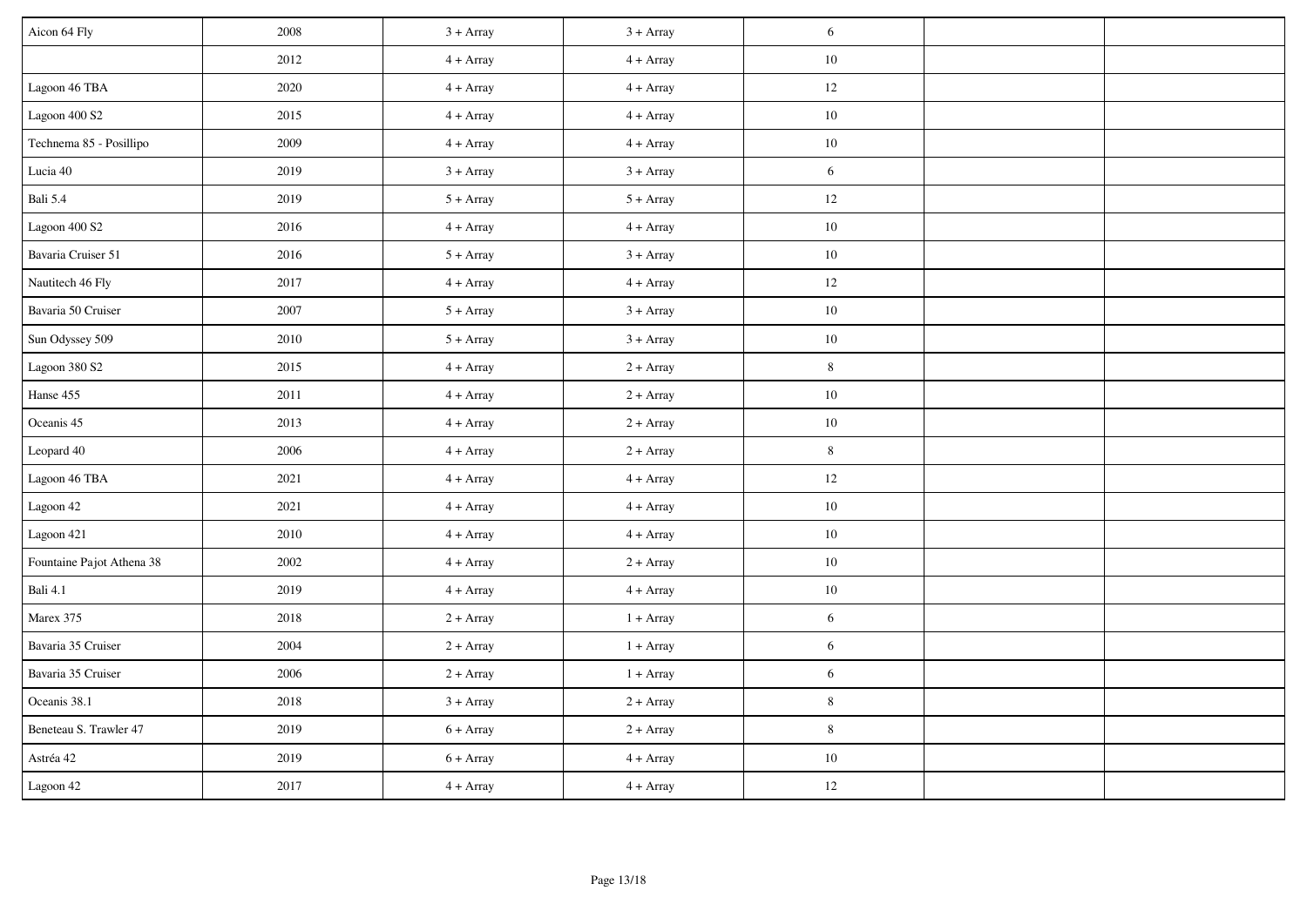| Oceanis 37             | 2009 | $3 + Array$ | $1 + Array$ | $8\,$          |  |
|------------------------|------|-------------|-------------|----------------|--|
| Beneteau 43            | 2010 | $4 + Array$ | $2 + Array$ | $\,8\,$        |  |
| Beneteau 43            | 2008 | $4 + Array$ | $2 + Array$ | $\,8\,$        |  |
| Oceanis 46.1           | 2020 | $4 + Array$ | $4 + Array$ | $10\,$         |  |
| Oceanis 51.1           | 2019 | $4 + Array$ | $4 + Array$ | $10\,$         |  |
| Oceanis 51.1           | 2019 | $5 + Array$ | $3 + Array$ | 13             |  |
| Oceanis 51.1           | 2020 | $4 + Array$ | $4 + Array$ | $10\,$         |  |
| Oceanis 51.1           | 2020 | $4 + Array$ | $4 + Array$ | $10\,$         |  |
| Oceanis 51.1           | 2020 | $4 + Array$ | $4 + Array$ | $10\,$         |  |
| Oceanis 51.1           | 2020 | $5 + Array$ | $3 + Array$ | 12             |  |
| Dufour 460 GL          | 2019 | $4 + Array$ | $4 + Array$ | $10\,$         |  |
| Nautitech 46 Fly       | 2019 | $4 + Array$ | $4 + Array$ | $10\,$         |  |
| Bavaria 36 Cruiser     | 2013 | $3 + Array$ | $1 + Array$ | 6              |  |
| Dufour 390 Grand Large | 2019 | $3 + Array$ | $3 + Array$ | $10\,$         |  |
| Lagoon 39              | 2016 | $4 + Array$ | $4 + Array$ | $10\,$         |  |
| Sun Odyssey 33i        | 2013 | $2 + Array$ | $1 + Array$ | $\overline{4}$ |  |
| Jeanneau 53            | 2010 | $5 + Array$ | $3 + Array$ | $10\,$         |  |
| Fountaine Pajot 42     | 2021 | $4 + Array$ | $4 + Array$ | $10\,$         |  |
| Oceanis 48             | 2014 | $5 + Array$ | $4 + Array$ | $10\,$         |  |
| Navetta 52             | 2019 | $3 + Array$ | $2 + Array$ |                |  |
| Dufour 425             | 2010 | $3 + Array$ | $2 + Array$ | $8\,$          |  |
| Hanse 505              | 2017 | $5 + Array$ | $3 + Array$ | $12 \,$        |  |
| Cyclades 39.3          | 2010 | $3 + Array$ | $2 + Array$ | $8\,$          |  |
| Bavaria 50 Cruiser     | 2008 | $5 + Array$ | $2 + Array$ | $10\,$         |  |
| Cyclades 50.5          | 2009 | $5 + Array$ | $3 + Array$ | $12 \,$        |  |
| Oceanis 45             | 2017 | $4 + Array$ | $2 + Array$ | $10\,$         |  |
| Oceanis 51.1           | 2019 | $5 + Array$ | $3 + Array$ | $12 \,$        |  |
| Oceanis 46.1           | 2020 | $4 + Array$ | $3 + Array$ | $10\,$         |  |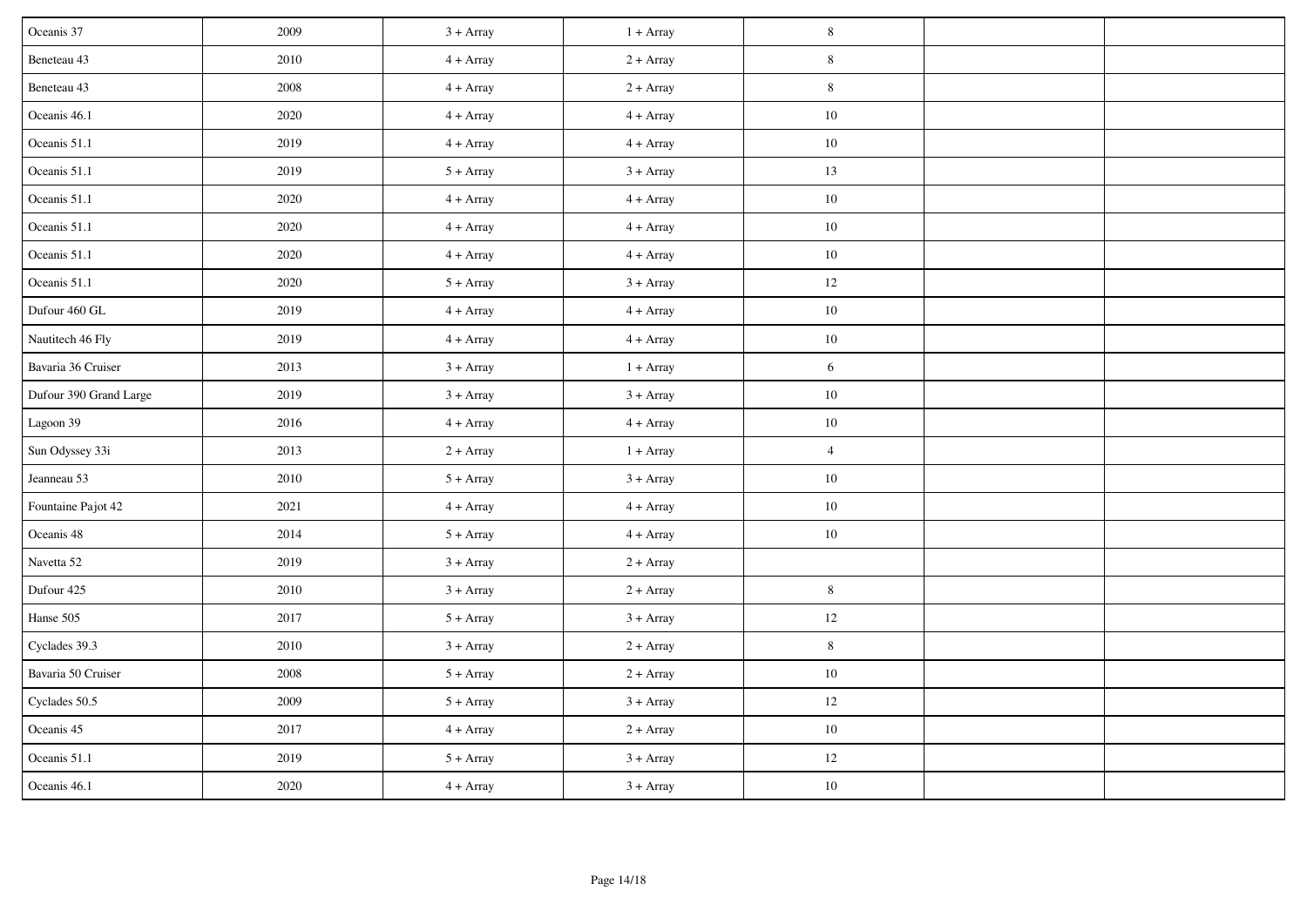| Oceanis 41.1         | 2017 | $3 + Array$ | $2 + Array$ | $\,8\,$        |  |
|----------------------|------|-------------|-------------|----------------|--|
| Oceanis 50           | 2013 | $6 + Array$ | $3 + Array$ | $13\,$         |  |
| Oceanis 34           | 2010 | $3 + Array$ | $1 + Array$ | 6              |  |
| Saba $50\,$          | 2017 | $6 + Array$ | $6 + Array$ | $12\,$         |  |
| Oceanis 37           | 2013 | $3 + Array$ | $1 + Array$ | $\,8\,$        |  |
| Lagoon 400 S2        | 2016 | $4 + Array$ | $4 + Array$ | $10\,$         |  |
| Oceanis 41.1         | 2016 | $3 + Array$ | $2 + Array$ | $\,8\,$        |  |
| Dufour 445 GL        | 2013 | $3 + Array$ | $2 + Array$ | $8\,$          |  |
| Lagoon 450 Flybridge | 2019 | $4 + Array$ | $4 + Array$ | $10\,$         |  |
| Lagoon 42            | 2019 | $4 + Array$ | $4 + Array$ | 11             |  |
| Dufour 460 GL        | 2018 | $4 + Array$ | $4 + Array$ | $10\,$         |  |
| Oceanis 50 Family    | 2010 | $5 + Array$ | $3 + Array$ | 12             |  |
| Oceanis 45           | 2012 | $4 + Array$ | $2 + Array$ | $10\,$         |  |
| Fairline Squadron 58 | 2002 | $3 + Array$ | $2 + Array$ | 12             |  |
| Alfa Marine 72 open  | 2008 | $3 + Array$ | $3 + Array$ | 6              |  |
| Elan 45 Impression   | 2018 | $4 + Array$ | $2 + Array$ | $10\,$         |  |
| Oceanis 38           | 2016 | $3 + Array$ | $2 + Array$ | $\,8\,$        |  |
| Bavaria 51 Cruiser   | 2016 | $5 + Array$ | $3 + Array$ | $11\,$         |  |
| Saba $50\,$          | 2016 | $5 + Array$ | $4 + Array$ | 12             |  |
| Lagoon 450 Sport     | 2018 | $4 + Array$ | $4 + Array$ | $12\,$         |  |
| Galeon 460 Fly       | 2017 | $3 + Array$ | $2 + Array$ | 8              |  |
| Lagoon 40            | 2021 | $4 + Array$ | $4 + Array$ | $10\,$         |  |
| Oceanis 51.1         | 2020 | $5 + Array$ | $3 + Array$ | $12\,$         |  |
| Bavaria 400 Coupe    | 2016 | $4 + Array$ | $2 + Array$ | 12             |  |
| Lagoon 42            | 2017 | $4 + Array$ | $4 + Array$ | $10\,$         |  |
| Bavaria 40 Cruiser   | 2009 | $3 + Array$ | $2 + Array$ | $\overline{7}$ |  |
| Oceanis 43           | 2010 | $4 + Array$ | $2 + Array$ | $8\,$          |  |
| Jeanneau 54          | 2016 | $4 + Array$ | $4 + Array$ | $10\,$         |  |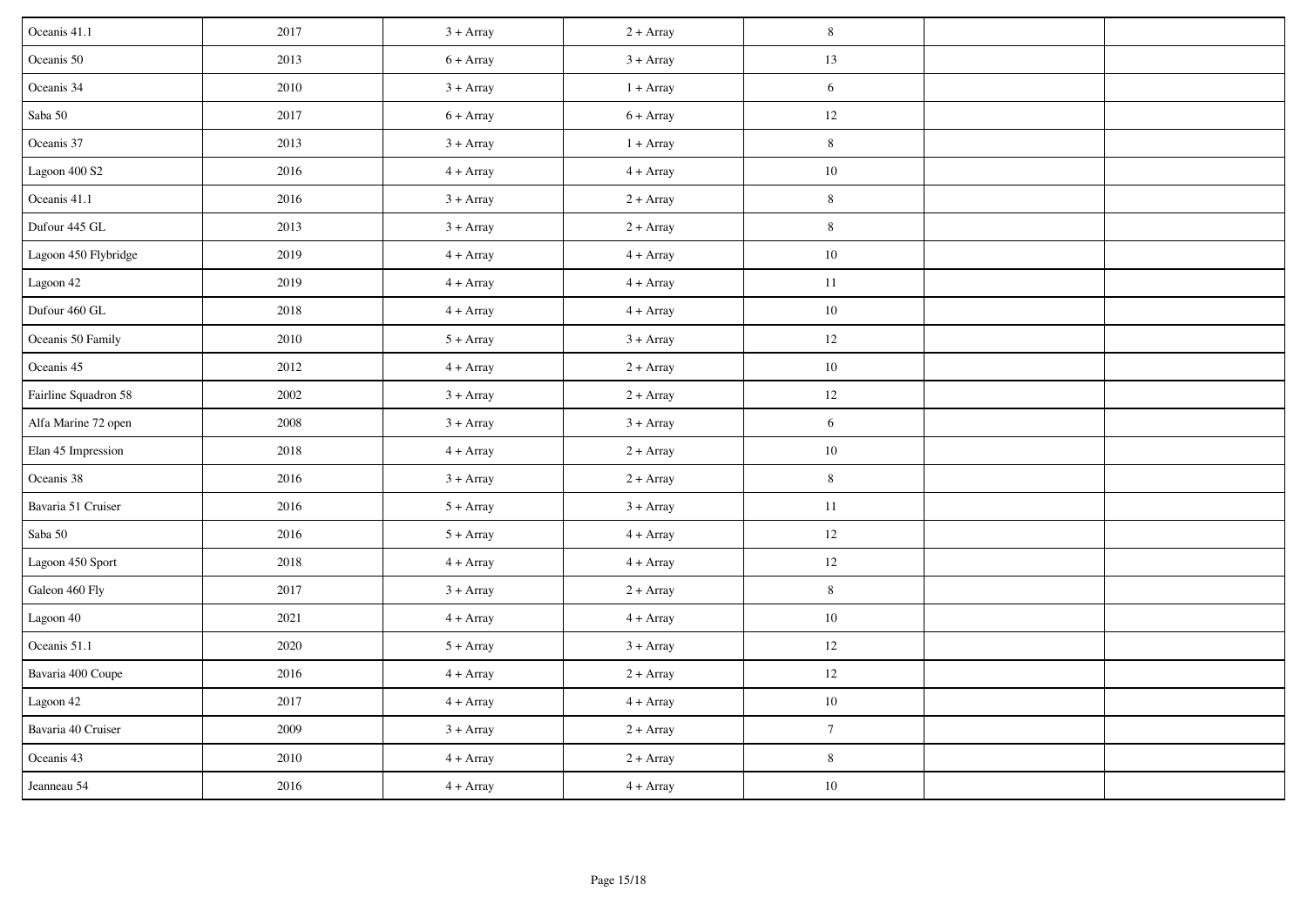| Oceanis 46.1         | 2019     | $5 + Array$ | $3 + Array$ | 12              |  |
|----------------------|----------|-------------|-------------|-----------------|--|
| Bavaria 51 Cruiser   | 2010     | $5 + Array$ | $3 + Array$ | $10\,$          |  |
| Lagoon 400 S2        | 2017     | $4 + Array$ | $4 + Array$ | $10\,$          |  |
| Bavaria Cruiser 56   | 2014     | $5 + Array$ | $4 + Array$ | 12              |  |
| Dufour 445 GL        | 2013     | $3 + Array$ | $2 + Array$ | $\,$ 8 $\,$     |  |
| Hanse 325            |          | $2 + Array$ | $1 + Array$ | 5               |  |
| Oceanis 45           | 2016     | $4 + Array$ | $2 + Array$ | 10              |  |
| Lagoon 450           | 2016     | $4 + Array$ | $4 + Array$ |                 |  |
| Bavaria Cruiser 46   | 2017     | $4 + Array$ | $4 + Array$ | $10\,$          |  |
| Bavaria 46           | 2005     | $4 + Array$ | $2 + Array$ | $8\,$           |  |
| Bavaria Cruiser 41   | 2014     | $3 + Array$ | $2 + Array$ | $7\phantom{.0}$ |  |
| Bavaria Cruiser 46   | 2017     | $4 + Array$ | $2 + Array$ | $8\,$           |  |
| Bavaria 51 Cruiser   | 2009     | $5 + Array$ | $3 + Array$ | $10\,$          |  |
| Lagoon 39            | 2015     | $4 + Array$ | $4 + Array$ | $10\,$          |  |
| Nautitech 40         | 2018     | $4 + Array$ | $2 + Array$ | $10\,$          |  |
| Oceanis 38.1         | 2018     | $3 + Array$ | $2 + Array$ | $\,8\,$         |  |
| Sun Odyssey 49       | 2005     | $4 + Array$ | $4 + Array$ | $10\,$          |  |
| Dufour 382 GL        | 2016     | $3 + Array$ | $1 + Array$ | $8\phantom{.0}$ |  |
| Sun Odyssey 490      | 2020     | $5 + Array$ | $3 + Array$ | $10\,$          |  |
| Sun Odyssey 44 i     | 2011     | $4 + Array$ | $2 + Array$ | $10\,$          |  |
| Lagoon 450 F         | 2017     | $6 + Array$ | $4 + Array$ | $12\,$          |  |
| Oceanis 43           | 2008     | $3 + Array$ | $2 + Array$ | $7\phantom{.0}$ |  |
| Lagoon 450 Flybridge | 2018     | $4 + Array$ | $4 + Array$ | $12\,$          |  |
| Lagoon 42            | 2018     | $4 + Array$ | $4 + Array$ | $10\,$          |  |
| Lagoon 420           | $2008\,$ | $4 + Array$ | $4 + Array$ | $10\,$          |  |
| Lucia 40             |          | $3 + Array$ | $3 + Array$ | $\overline{7}$  |  |
| Oceanis 41.1         | 2017     | $3 + Array$ | $2 + Array$ | $8\,$           |  |
| Lagoon 380 S2        | 2016     | $4 + Array$ | $2 + Array$ | $10\,$          |  |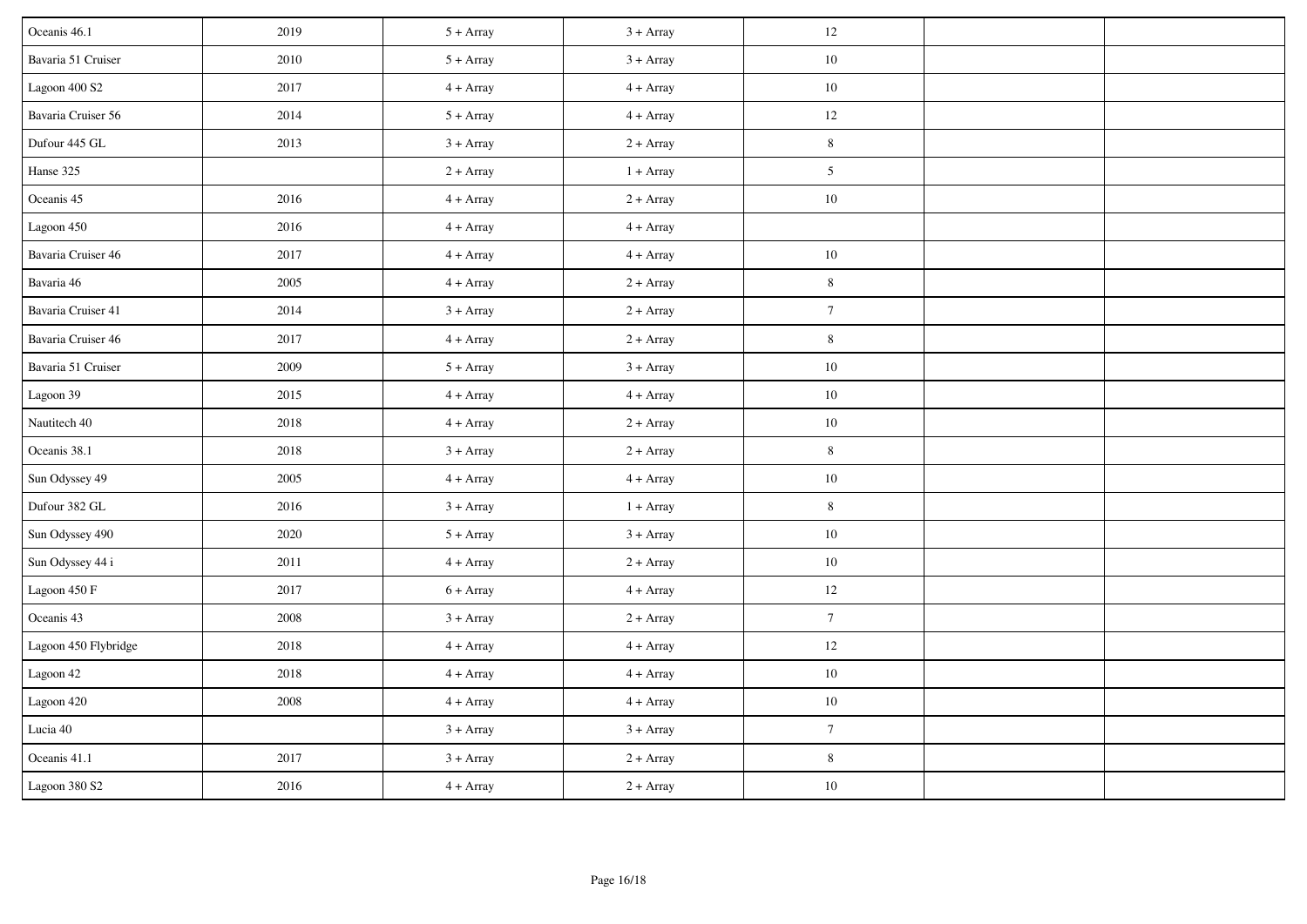| Oceanis 46               | 2010 | $4 + Array$ | $3 + Array$ | 10               |  |
|--------------------------|------|-------------|-------------|------------------|--|
| Lagoon 400               | 2012 | $4 + Array$ | $4 + Array$ | $12\,$           |  |
| Hanse 455                | 2016 | $4 + Array$ | $2 + Array$ | $10\,$           |  |
| Oceanis 48               | 2017 | $5 + Array$ | $3 + Array$ | 11               |  |
| Hanse 458                | 2019 | $6 + Array$ | $2 + Array$ | $\,$ 8 $\,$      |  |
|                          | 2015 | $3 + Array$ | $2 + Array$ | $\,8\,$          |  |
| Sun Odyssey 349          | 2014 | $3 + Array$ | $1 + Array$ | 6                |  |
| Sun Odyssey 479          | 2019 | $4 + Array$ | $4 + Array$ | $10\,$           |  |
| Sun Odyssey 479          | 2018 | $4 + Array$ | $4 + Array$ | $10\,$           |  |
| Sun Odyssey 490          | 2019 | $4 + Array$ | $4 + Array$ | 12               |  |
| Sun Odyssey 490          | 2020 | $5 + Array$ | $3 + Array$ | $12\,$           |  |
| Sun Odyssey 490          | 2020 | $5 + Array$ | $4 + Array$ | $11\,$           |  |
| Sun Odyssey 519          | 2020 | $5 + Array$ | $3 + Array$ | 12               |  |
| Sun Odyssey 519          | 2018 | $5 + Array$ | $3 + Array$ | $10\,$           |  |
| Sun Odyssey 34.2         | 2017 | $3 + Array$ | $1 + Array$ | $\,8\,$          |  |
|                          | 2018 | $6 + Array$ | $5 + Array$ | 11               |  |
| Leopard 404              | 2015 | $4 + Array$ | $2 + Array$ | $\,$ 8 $\,$      |  |
| Leopard 444              | 2012 | $4 + Array$ | $4 + Array$ | $\,8\,$          |  |
| Leopard 454              | 2019 | $4 + Array$ | $5 + Array$ | $8\,$            |  |
| Lagoon 42                | 2019 | $4 + Array$ | $4 + Array$ | $\,$ 8 $\,$      |  |
| Saba $50\,$              | 2015 | $4 + Array$ | $6 + Array$ | $10\,$           |  |
| Dufour 382 GL            | 2016 | $3 + Array$ | $2 + Array$ | $\,8\,$          |  |
| Dufour 460               | 2016 | $4 + Array$ | $4 + Array$ | $10\,$           |  |
| Beneteau Antares 36      | 2017 | $2 + Array$ | $1 + Array$ | 6                |  |
| Hanse 455                | 2016 | $4 + Array$ | $2 + Array$ | $10\,$           |  |
| Bavaria Cruiser 37       | 2015 | $3 + Array$ | $1 + Array$ | $\boldsymbol{7}$ |  |
| 2019 - NIRVANA           | 2020 | $3 + Array$ | $2 + Array$ | $\mathfrak{Z}$   |  |
| Lagoon $400~\mathrm{S2}$ | 2016 | $4 + Array$ | $4 + Array$ | $10\,$           |  |